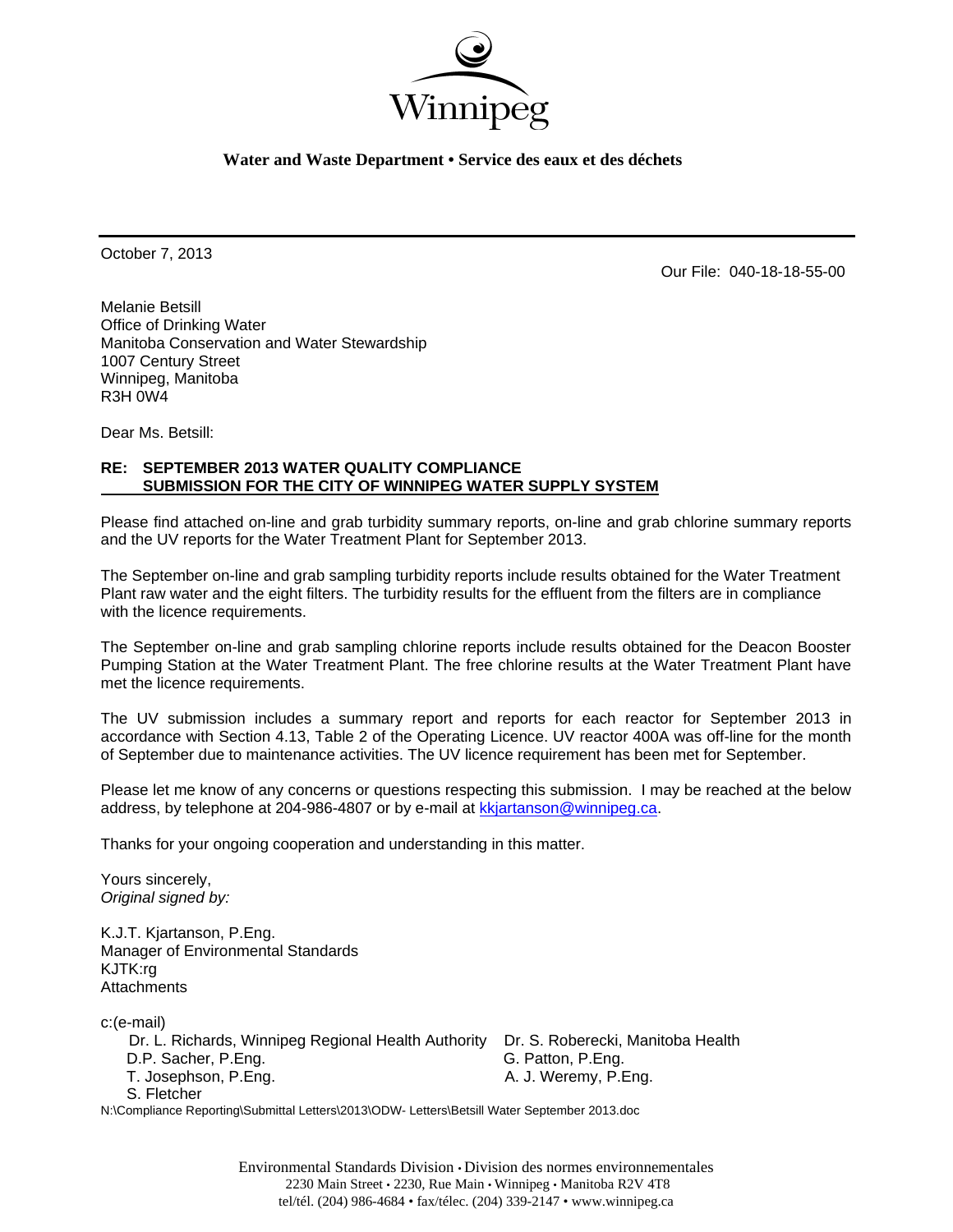

### **CITY OF WINNIPEG**  $\mathbf{in}$   $\mathbf{\alpha}$  WATER AND WASTE DEPARTMENT ENVIRONMENTAL STANDARDS DIVISION

| WATER TREATMENT PLANT CHLORINE GRAB MONITORING REPORT |                                |                                                          |                                |                                                          |
|-------------------------------------------------------|--------------------------------|----------------------------------------------------------|--------------------------------|----------------------------------------------------------|
| Water System Code: 252.00<br>Licence No. PWS-09-412 A |                                | <b>Deacon Booster Pumping</b><br><b>Station Branch 1</b> |                                | <b>Deacon Booster Pumping</b><br><b>Station Branch 2</b> |
| <b>Date</b>                                           | <b>Free Chlorine</b><br>(mg/L) | <b>Total Chlorine</b><br>(mg/L)                          | <b>Free Chlorine</b><br>(mg/L) | <b>Total Chlorine</b><br>(mg/L)                          |
| 01-Sep-2013                                           | <b>NS</b>                      | <b>NS</b>                                                | <b>NS</b>                      | <b>NS</b>                                                |
| 02-Sep-2013                                           | 1.19                           | 1.40                                                     | 1.27                           | 1.45                                                     |
| 03-Sep-2013                                           | 1.27                           | 1.40                                                     | 1.31                           | 1.45                                                     |
| 04-Sep-2013                                           | 1.48                           | 1.66                                                     | 1.50                           | 1.62                                                     |
| 05-Sep-2013                                           | 1.19                           | 1.41                                                     | 1.27                           | 1.47                                                     |
| 06-Sep-2013                                           | 1.25                           | 1.43                                                     | 1.23                           | 1.41                                                     |
| 07-Sep-2013                                           | <b>NS</b>                      | <b>NS</b>                                                | <b>NS</b>                      | <b>NS</b>                                                |
| 08-Sep-2013                                           | <b>NS</b>                      | <b>NS</b>                                                | <b>NS</b>                      | <b>NS</b>                                                |
| 09-Sep-2013                                           | 1.35                           | 1.48                                                     | 1.26                           | 1.45                                                     |
| 10-Sep-2013                                           | 1.28                           | 1.45                                                     | 1.25                           | 1.43                                                     |
| 11-Sep-2013                                           | 1.23                           | 1.44                                                     | 1.23                           | 1.41                                                     |
| 12-Sep-2013                                           | 1.30                           | 1.46                                                     | 1.30                           | 1.46                                                     |
| 13-Sep-2013                                           | 1.41                           | 1.54                                                     | 1.40                           | 1.52                                                     |
| 14-Sep-2013                                           | <b>NS</b>                      | <b>NS</b>                                                | <b>NS</b>                      | <b>NS</b>                                                |
| 15-Sep-2013                                           | <b>NS</b>                      | <b>NS</b>                                                | <b>NS</b>                      | <b>NS</b>                                                |
| 16-Sep-2013                                           | 1.48                           | 1.55                                                     | 1.42                           | 1.50                                                     |
| 17-Sep-2013                                           | 1.41                           | 1.63                                                     | 1.36                           | 1.57                                                     |
| 18-Sep-2013                                           | 1.33                           | 1.56                                                     | 1.31                           | 1.49                                                     |
| 19-Sep-2013                                           | 1.15                           | 1.33                                                     | 1.20                           | 1.45                                                     |
| 20-Sep-2013                                           | 1.30                           | 1.50                                                     | 1.30                           | 1.50                                                     |
| 21-Sep-2013                                           | <b>NS</b>                      | <b>NS</b>                                                | <b>NS</b>                      | <b>NS</b>                                                |
| 22-Sep-2013                                           | <b>NS</b>                      | <b>NS</b>                                                | <b>NS</b>                      | <b>NS</b>                                                |
| 23-Sep-2013                                           | 1.34                           | 1.50                                                     | 1.39                           | 1.52                                                     |
| 24-Sep-2013                                           | 1.09                           | 1.27                                                     | 1.11                           | 1.34                                                     |
| 25-Sep-2013                                           | 1.12                           | 1.26                                                     | 1.10                           | 1.25                                                     |
| 26-Sep-2013                                           | 1.05                           | 1.15                                                     | 1.15                           | 1.22                                                     |
| 27-Sep-2013                                           | 1.02                           | 1.18                                                     | 1.05                           | 1.17                                                     |
| 28-Sep-2013                                           | <b>NS</b>                      | <b>NS</b>                                                | <b>NS</b>                      | <b>NS</b>                                                |
| 29-Sep-2013                                           | NS                             | <b>NS</b>                                                | <b>NS</b>                      | <b>NS</b>                                                |
| 30-Sep-2013                                           | 1.17                           | 1.31                                                     | 1.13                           | 1.28                                                     |
|                                                       |                                |                                                          |                                |                                                          |
| Total number of measurements taken, A:                | 21                             |                                                          | 21                             |                                                          |
| Chlorine Standard for Monitoring Location (mg/L):     | 0.50                           |                                                          | 0.50                           |                                                          |
| Number of measurements meeting standard, B:           | 21                             |                                                          | 21                             |                                                          |
| Compliance with Chlorine Standard, C= B/A X 100%:     | 100%                           |                                                          | 100%                           |                                                          |

NS: No Sample NA: Not Analyzed OL: Off-Line

 $Comments:$ 

| <b>Report Compiled By:</b> | H.Demchenko |
|----------------------------|-------------|
|                            |             |

**Approved in LIMS By: S.Fletcher/A.Vanderstel**

Date Approved: 3-Oct-13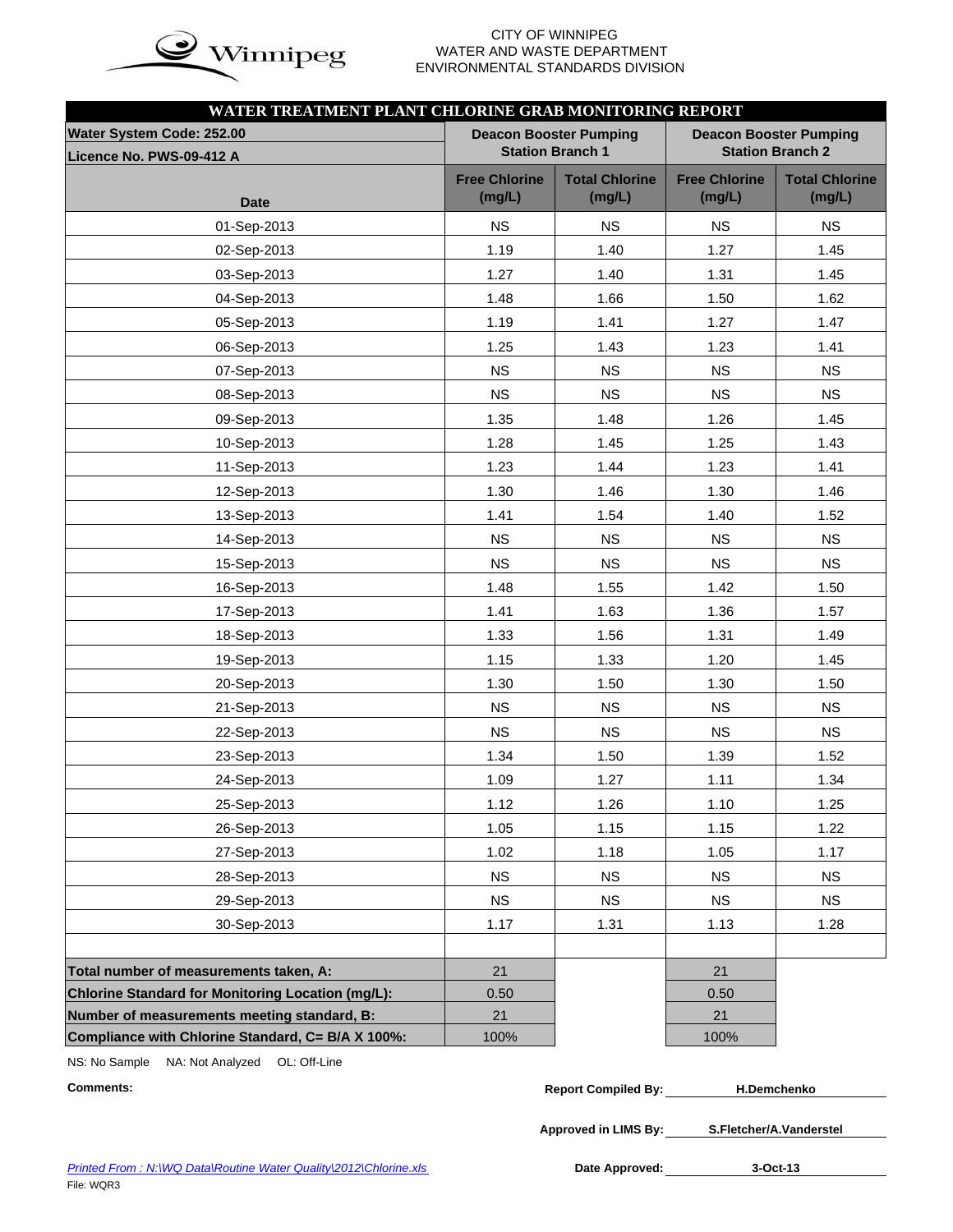

### **City of Winnipeg**

Water and Waste Department Water Services Division

### WATER TREATMENT PLANT FREE CHLORINE ON-LINE MONITORING REPORT Deacon Booster Pumping Station

Water System Code: **252.00** Licence Number: **PWS-09-412 A** Report Created: 01 October 2013

Report Period: September 2013

|            |         | <b>BRANCH1</b><br>[mg/L] |         | <b>BRANCH2</b><br>[mg/L] |
|------------|---------|--------------------------|---------|--------------------------|
| Date       | Average | Minimum                  | Average | Minimum                  |
| 01/09/2013 | 1.15    | 1.05                     | 1.20    | 1.01                     |
| 02/09/2013 | 1.11    | 1.01                     | 1.17    | 1.12                     |
| 03/09/2013 | 1.14    | 1.00                     | 1.21    | 1.12                     |
| 04/09/2013 | 1.23    | 1.13                     | 1.31    | 1.15                     |
| 05/09/2013 | 1.19    | 1.11                     | 1.23    | 1.16                     |
| 06/09/2013 | 1.17    | 1.08                     | 1.19    | 1.14                     |
| 07/09/2013 | 1.14    | 1.06                     | 1.23    | 1.13                     |
| 08/09/2013 | 1.20    | 1.15                     | 1.28    | 1.16                     |
| 09/09/2013 | 1.21    | 1.14                     | 1.26    | 1.20                     |
| 10/09/2013 | 1.15    | 1.08                     | 1.24    | 1.18                     |
| 11/09/2013 | 1.14    | 1.09                     | 1.24    | 1.17                     |
| 12/09/2013 | 1.20    | 1.15                     | 1.32    | 1.25                     |
| 13/09/2013 | 1.20    | 1.15                     | 1.35    | 1.29                     |
| 14/09/2013 | 1.16    | 1.09                     | 1.35    | 1.27                     |
| 15/09/2013 | 1.18    | 1.12                     | 1.37    | 1.31                     |
| 16/09/2013 | 1.24    | 1.12                     | 1.44    | 1.36                     |
| 17/09/2013 | 1.39    | 1.21                     | 1.39    | 1.21                     |
| 18/09/2013 | 1.32    | 1.27                     | 1.20    | 1.14                     |
| 19/09/2013 | 1.11    | 0.87                     | 1.06    | 0.75                     |
| 20/09/2013 | 1.28    | 1.21                     | 1.21    | 1.13                     |
| 21/09/2013 | 1.21    | 1.16                     | 1.19    | 1.11                     |
| 22/09/2013 | 1.30    | 1.20                     | 1.32    | 1.21                     |
| 23/09/2013 | 1.24    | 1.06                     | 1.27    | 1.08                     |
| 24/09/2013 | 1.07    | 1.02                     | 1.12    | 1.06                     |
| 25/09/2013 | 1.03    | 0.94                     | 1.07    | 0.95                     |
| 26/09/2013 | 1.01    | 0.94                     | 1.05    | 0.96                     |
| 27/09/2013 | 1.03    | 0.92                     | 1.06    | 0.97                     |
| 28/09/2013 | 1.19    | 1.14                     | 1.15    | 1.08                     |
| 29/09/2013 | 1.19    | 1.09                     | 1.15    | 1.07                     |
| 30/09/2013 | 1.11    | 1.04                     | 1.10    | 1.01                     |

| Total Number of Measurements, A:            | 20741 | 20741 |
|---------------------------------------------|-------|-------|
| Minimum Free Chlorine Standard:             | 0.50  | 0.50  |
| Number of Measurements Meeting Standard, B: | 20741 | 20741 |
| COMPLIANCE, $C = B/A \times 100\%$ :        | 100   | 100   |

File Path: N:\Water Treatment Branch\Administration\Reports\Regulatory Submissions\Chlorine\2013\09-September

Submitted By (Print): **D.Merredew** 

Signature: Original signed by D.Merredew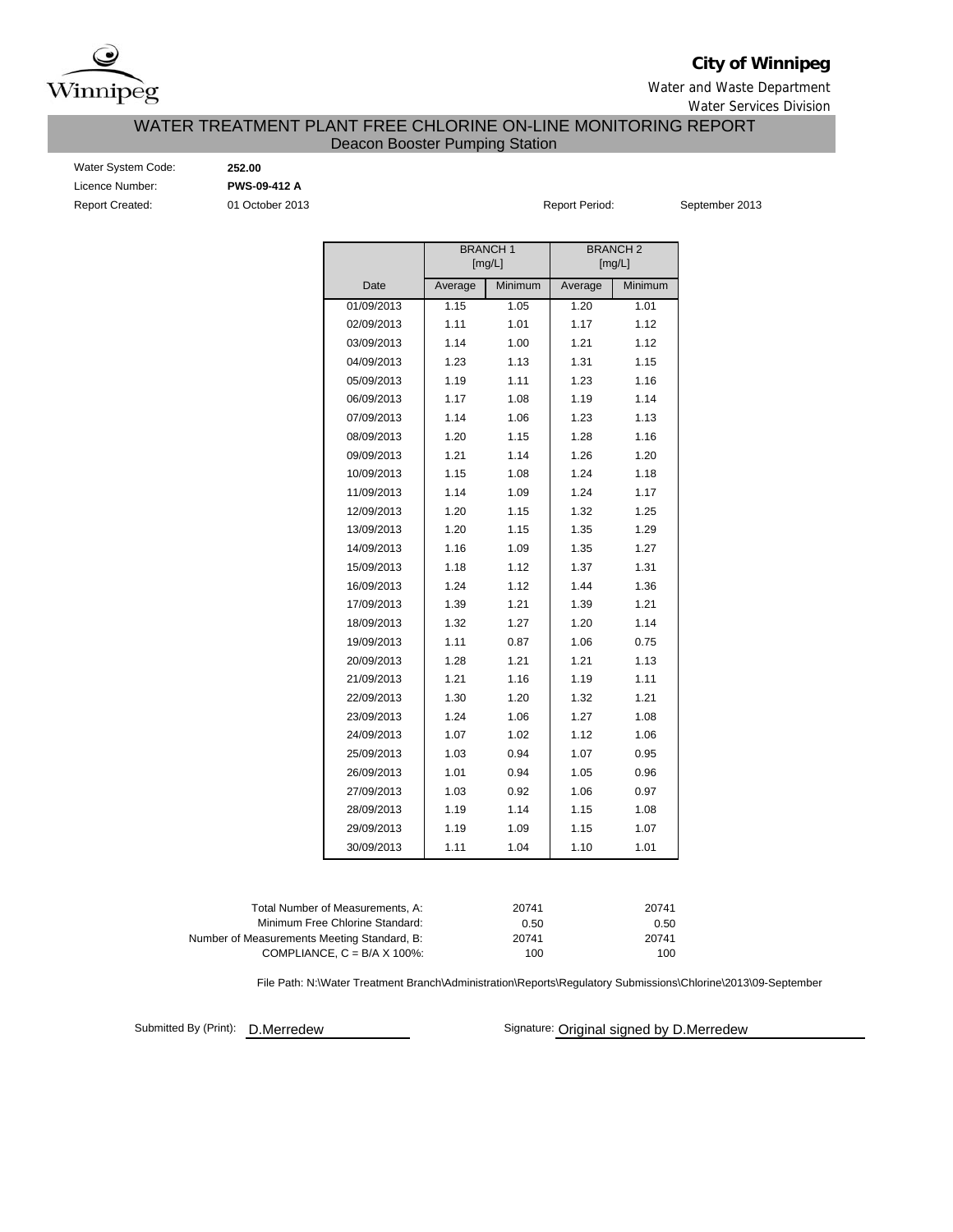

### CITY OF WINNIPEG WATER AND WASTE DEPARTMENT ENVIRONMENTAL STANDARDS DIVISION

### **WATER TREATMENT PLANT TURBIDITY GRAB MONITORING REPORT**

| Water System Code: 252.00                                |                  |           |                     |                     |                        |           |                     |                     |           |
|----------------------------------------------------------|------------------|-----------|---------------------|---------------------|------------------------|-----------|---------------------|---------------------|-----------|
| Licence No. PWS-09-412 A                                 |                  |           |                     |                     | <b>Turbidity (NTU)</b> |           |                     |                     |           |
| <b>Date</b>                                              | <b>Raw Water</b> | Filter 1  | Filter <sub>2</sub> | Filter <sub>3</sub> | Filter 4               | Filter 5  | Filter <sub>6</sub> | Filter <sub>7</sub> | Filter 8  |
| 01-Sep-2013                                              | <b>NS</b>        | <b>NS</b> | <b>NS</b>           | <b>NS</b>           | <b>NS</b>              | <b>NS</b> | <b>NS</b>           | <b>NS</b>           | <b>NS</b> |
| 02-Sep-2013                                              | <b>NS</b>        | 0.11      | 0.09                | 0.13                | 0.10                   | 0.07      | 0.06                | 0.07                | 0.08      |
| 03-Sep-2013                                              | 2.24             | 0.10      | 0.14                | 0.09                | 0.08                   | 0.07      | 0.07                | 0.06                | 0.05      |
| 04-Sep-2013                                              | 2.47             | 0.09      | 0.09                | 0.12                | 0.10                   | 0.11      | 0.08                | 0.10                | 0.09      |
| 05-Sep-2013                                              | 2.02             | 0.10      | 0.11                | 0.13                | 0.11                   | 0.07      | 0.06                | 0.09                | 0.08      |
| 06-Sep-2013                                              | 2.21             | 0.10      | 0.11                | 0.14                | 0.16                   | 0.12      | 0.09                | 0.06                | 0.11      |
| 07-Sep-2013                                              | <b>NS</b>        | <b>NS</b> | <b>NS</b>           | <b>NS</b>           | <b>NS</b>              | <b>NS</b> | <b>NS</b>           | <b>NS</b>           | <b>NS</b> |
| 08-Sep-2013                                              | <b>NS</b>        | <b>NS</b> | <b>NS</b>           | <b>NS</b>           | <b>NS</b>              | <b>NS</b> | <b>NS</b>           | <b>NS</b>           | <b>NS</b> |
| 09-Sep-2013                                              | 2.76             | 0.09      | 0.09                | 0.08                | 0.09                   | 0.11      | 0.09                | 0.08                | 0.11      |
| 10-Sep-2013                                              | 2.92             | 0.09      | 0.09                | 0.15                | 0.09                   | 0.10      | 0.11                | 0.10                | 0.08      |
| 11-Sep-2013                                              | 2.13             | 0.10      | 0.11                | 0.13                | 0.10                   | 0.10      | 0.12                | 0.08                | 0.11      |
| 12-Sep-2013                                              | 2.23             | 0.10      | 0.14                | 0.10                | 0.10                   | 0.10      | 0.08                | 0.17                | 0.09      |
| 13-Sep-2013                                              | 2.79             | 0.09      | 0.09                | 0.09                | 0.11                   | 0.12      | 0.12                | 0.10                | 0.10      |
| 14-Sep-2013                                              | <b>NS</b>        | <b>NS</b> | <b>NS</b>           | <b>NS</b>           | <b>NS</b>              | <b>NS</b> | <b>NS</b>           | <b>NS</b>           | <b>NS</b> |
| 15-Sep-2013                                              | <b>NS</b>        | <b>NS</b> | <b>NS</b>           | <b>NS</b>           | <b>NS</b>              | <b>NS</b> | <b>NS</b>           | <b>NS</b>           | <b>NS</b> |
| 16-Sep-2013                                              | 2.88             | 0.11      | 0.14                | 0.17                | 0.10                   | 0.08      | 0.06                | 0.11                | 0.06      |
| 17-Sep-2013                                              | 2.69             | 0.09      | 0.10                | 0.09                | 0.08                   | 0.11      | 0.11                | 0.09                | 0.11      |
| 18-Sep-2013                                              | 2.50             | 0.11      | 0.09                | 0.13                | 0.12                   | 0.12      | 0.12                | 0.12                | 0.08      |
| 19-Sep-2013                                              | 1.29             | 0.08      | 0.07                | 0.08                | 0.10                   | 0.07      | 0.06                | 0.06                | 0.06      |
| 20-Sep-2013                                              | 2.36             | 0.07      | 0.11                | 0.09                | 0.08                   | 0.11      | 0.09                | 0.08                | 0.10      |
| 21-Sep-2013                                              | <b>NS</b>        | <b>NS</b> | <b>NS</b>           | <b>NS</b>           | <b>NS</b>              | <b>NS</b> | <b>NS</b>           | <b>NS</b>           | <b>NS</b> |
| 22-Sep-2013                                              | <b>NS</b>        | <b>NS</b> | <b>NS</b>           | <b>NS</b>           | <b>NS</b>              | <b>NS</b> | <b>NS</b>           | <b>NS</b>           | <b>NS</b> |
| 23-Sep-2013                                              | 2.48             | 0.11      | 0.13                | 0.11                | 0.11                   | 0.09      | 0.12                | 0.12                | 0.11      |
| 24-Sep-2013                                              | 2.98             | 0.11      | 0.10                | 0.13                | 0.14                   | 0.13      | 0.09                | 0.09                | 0.12      |
| 25-Sep-2013                                              | 2.81             | 0.13      | 0.11                | 0.11                | 0.11                   | 0.13      | 0.14                | 0.12                | 0.10      |
| 26-Sep-2013                                              | 2.42             | 0.12      | 0.12                | 0.18                | 0.14                   | 0.11      | 0.11                | 0.17                | 0.12      |
| 27-Sep-2013                                              | 2.55             | 0.10      | 0.13                | 0.09                | 0.12                   | 0.13      | 0.11                | 0.09                | 0.13      |
| 28-Sep-2013                                              | <b>NS</b>        | <b>NS</b> | NS                  | $_{\rm NS}$         | <b>NS</b>              | NS        | $_{\rm NS}$         | <b>NS</b>           | NS        |
| 29-Sep-2013                                              | <b>NS</b>        | <b>NS</b> | <b>NS</b>           | <b>NS</b>           | <b>NS</b>              | <b>NS</b> | <b>NS</b>           | <b>NS</b>           | <b>NS</b> |
| 30-Sep-2013                                              | 2.26             | 0.12      | 0.07                | 0.09                | 0.08                   | 0.12      | 0.09                | 0.10                | 0.07      |
|                                                          |                  |           |                     |                     |                        |           |                     |                     |           |
| Total number of measurements taken, A:                   |                  | 21        | 21                  | 21                  | 21                     | 21        | 21                  | 21                  | 21        |
| <b>Turbidity Standard for Monitoring Location (NTU):</b> |                  | 0.30      | 0.30                | 0.30                | 0.30                   | 0.30      | 0.30                | 0.30                | 0.30      |
| Number of measurements meeting standard, B:              |                  | 21        | 21                  | 21                  | 21                     | 21        | 21                  | 21                  | 21        |
| Compliance with Turbidity Standard, C= B/A X 100%:       |                  | 100%      | 100%                | 100%                | 100%                   | 100%      | 100%                | 100%                | 100%      |

NS: No Sample NA: Not Analyzed OL: Off-Line

```
Comments: Report Compiled By:
H.Demchenko
```
**Approved in LIMS By: S.Fletcher/A.Vanderstel**

Date Approved: 3-Oct-13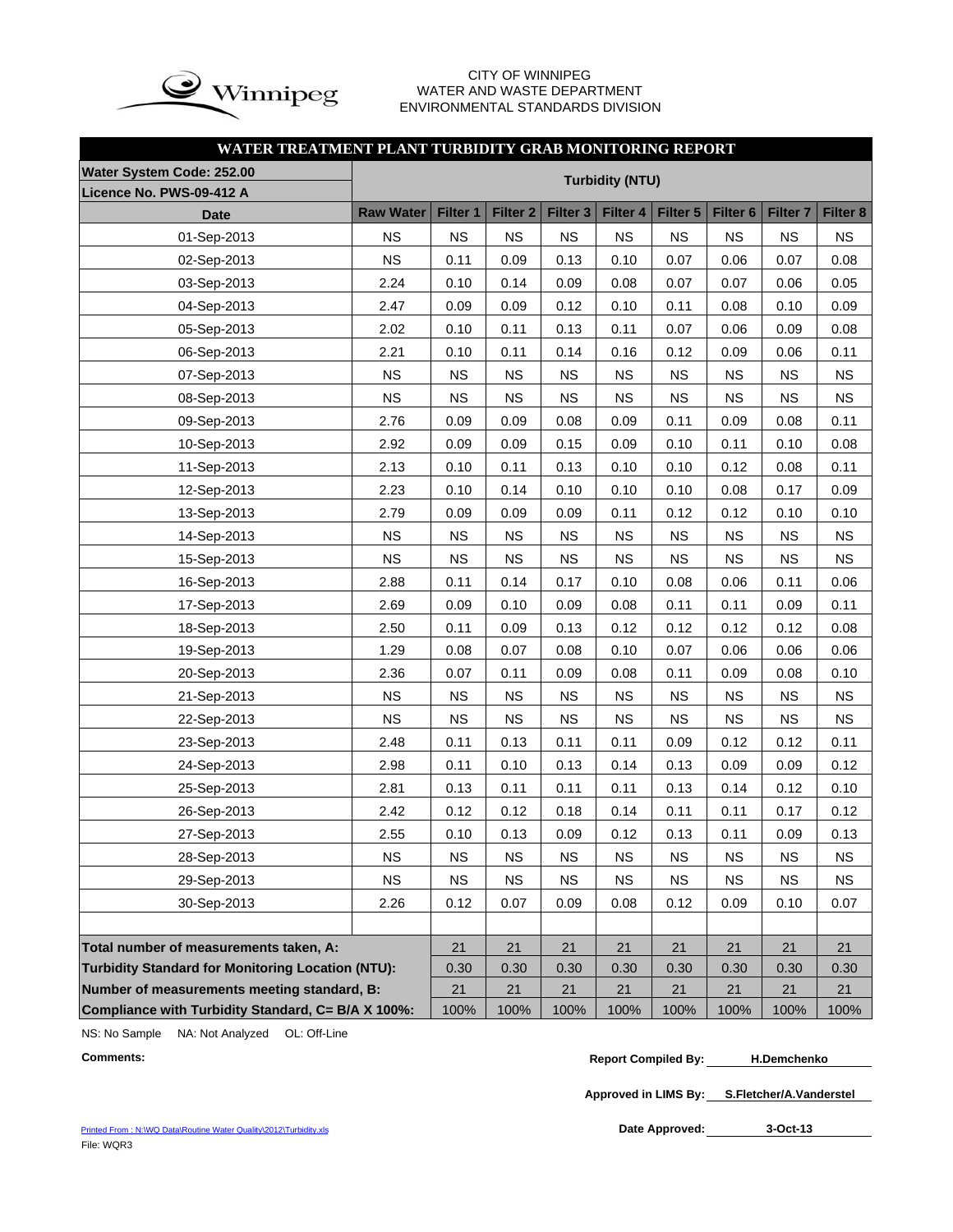

### **CITY OF WINNIPEG**

Water System Code: **252.00**

### WATER AND WASTE DEPARTMENTWATER SERVICES DIVISION

Licence Number: **PWS-09-412 A**

| WATER TREATMENT PLANT TURBIDITY ON-LINE MONITORING REPORT |  |  |
|-----------------------------------------------------------|--|--|
|                                                           |  |  |

|                                                     | September 2013 Turbidity (NTU)              |      |      |             |      |           |      |           |      |           |      |           |      |           |      |           |      |           |
|-----------------------------------------------------|---------------------------------------------|------|------|-------------|------|-----------|------|-----------|------|-----------|------|-----------|------|-----------|------|-----------|------|-----------|
|                                                     |                                             | Raw  |      | Filter #1   |      | Filter #2 |      | Filter #3 |      | Filter #4 |      | Filter #5 |      | Filter #6 |      | Filter #7 |      | Filter #8 |
|                                                     | Date                                        | Avg  | Avg  | Max         | Avg  | Max       | Avg  | Max       | Avg  | Max       | Avg  | Max       | Avg  | Max       | Avg  | Max       | Avg  | Max       |
|                                                     | 1/09/2013                                   | 2.36 |      | $0.11$ 0.16 | 0.09 | 0.13      | 0.10 | 0.19      | 0.06 | 0.12      | 0.10 | 0.15      | 0.08 | 0.15      | 0.04 | 0.09      | 0.05 | 0.07      |
|                                                     | 2/09/2013                                   | 2.50 | 0.12 | 0.15        | 0.09 | 0.14      | 0.08 | 0.13      | 0.03 | 0.14      | 0.11 | 0.13      | 0.08 | 0.15      | 0.04 | 0.08      | 0.05 | 0.08      |
|                                                     | 3/09/2013                                   | 2.77 | 0.11 | 0.16        | 0.08 | 0.13      | 0.08 | 0.17      | 0.04 | 0.09      | 0.12 | 0.15      | 0.10 | 0.12      | 0.04 | 0.06      | 0.05 | 0.08      |
|                                                     | 4/09/2013                                   | 3.12 | 0.11 | 0.24        | 0.09 | 0.16      | 0.11 | 0.15      | 0.05 | 0.09      | 0.10 | 0.17      | 0.09 | 0.13      | 0.05 | 0.09      | 0.05 | 0.11      |
|                                                     | 5/09/2013                                   | 3.08 | 0.10 | 0.18        | 0.11 | 0.13      | 0.12 | 0.18      | 0.07 | 0.10      | 0.10 | 0.15      | 0.10 | 0.14      | 0.04 | 0.08      | 0.04 | 0.08      |
|                                                     | 6/09/2013                                   | 3.13 | 0.12 | 0.16        | 0.09 | 0.16      | 0.10 | 0.16      | 0.04 | 0.08      | 0.11 | 0.13      | 0.09 | 0.10      | 0.04 | 0.12      | 0.01 | 0.05      |
|                                                     | 7/09/2013                                   | 3.09 | 0.10 | 0.17        | 0.08 | 0.15      | 0.12 | 0.13      | 0.04 | 0.06      | 0.10 | 0.16      | 0.11 | 0.16      | 0.07 | 0.08      | 0.01 | 0.06      |
|                                                     | 8/09/2013                                   | 3.15 | 0.10 | 0.13        | 0.09 | 0.11      | 0.10 | 0.19      | 0.05 | 0.11      | 0.09 | 0.17      | 0.08 | 0.17      | 0.06 | 0.14      | 0.01 | 0.03      |
|                                                     | 9/09/2013                                   | 3.26 |      | $0.11$ 0.14 | 0.07 | 0.13      | 0.10 | 0.18      | 0.03 | 0.10      | 0.12 | 0.13      | 0.10 | 0.11      | 0.07 | 0.08      | 0.01 | 0.06      |
|                                                     | 10/09/2013                                  | 3.30 | 0.10 | 0.17        | 0.07 | 0.14      | 0.13 | 0.14      | 0.04 | 0.05      | 0.10 | 0.16      | 0.09 | 0.16      | 0.08 | 0.12      | 0.01 | 0.02      |
|                                                     | 11/09/2013                                  | 3.27 | 0.12 | 0.13        | 0.09 | 0.10      | 0.12 | 0.19      | 0.04 | 0.10      | 0.11 | 0.14      | 0.09 | 0.17      | 0.07 | 0.13      | 0.02 | 0.06      |
|                                                     | 12/09/2013                                  | 3.43 | 0.11 | 0.18        | 0.07 | 0.13      | 0.12 | 0.20      | 0.04 | 0.10      | 0.13 | 0.19      | 0.11 | 0.13      | 0.09 | 0.10      | 0.01 | 0.05      |
|                                                     | 13/09/2013                                  | 3.35 | 0.10 | 0.14        | 0.07 | 0.13      | 0.15 | 0.20      | 0.05 | 0.06      | 0.11 | 0.19      | 0.10 | 0.15      | 0.08 | 0.15      | 0.01 | 0.02      |
|                                                     | 14/09/2013                                  | 3.58 | 0.06 | 0.08        | 0.08 | 0.10      | 0.14 | 0.22      | 0.05 | 0.09      | 0.12 | 0.15      | 0.09 | 0.18      | 0.08 | 0.15      | 0.01 | 0.05      |
|                                                     | 15/09/2013                                  | 3.53 | 0.06 | 0.12        | 0.06 | 0.13      | 0.16 | 0.18      | 0.04 | 0.12      | 0.15 | 0.18      | 0.11 | 0.13      | 0.11 | 0.12      | 0.01 | 0.05      |
|                                                     | 16/09/2013                                  | 3.36 | 0.06 | 0.08        | 0.08 | 0.09      | 0.13 | 0.25      | 0.07 | 0.09      | 0.11 | 0.19      | 0.09 | 0.16      | 0.10 | 0.17      | 0.01 | 0.01      |
|                                                     | 17/09/2013                                  | 3.55 | 0.06 | 0.12        | 0.06 | 0.12      | 0.07 | 0.14      | 0.04 | 0.11      | 0.12 | 0.21      | 0.12 | 0.14      | 0.07 | 0.14      | 0.01 | 0.05      |
|                                                     | 18/09/2013                                  | 3.53 | 0.06 | 0.12        | 0.06 | 0.12      | 0.09 | 0.11      | 0.05 | 0.06      | 0.08 | 0.14      | 0.12 | 0.19      | 0.05 | 0.09      | 0.01 | 0.02      |
|                                                     | 19/09/2013                                  | 3.18 | 0.04 | 0.13        | 0.05 | 0.15      | 0.04 | 0.14      | 0.02 | 0.15      | 0.06 | 0.13      | 0.10 | 0.22      | 0.02 | 0.07      | 0.01 | 0.07      |
|                                                     | 20/09/2013                                  | 3.38 | 0.05 | 0.12        | 0.05 | 0.10      | 0.08 | 0.10      | 0.04 | 0.05      | 0.08 | 0.11      | 0.12 | 0.18      | 0.03 | 0.07      | 0.01 | 0.04      |
|                                                     | 21/09/2013                                  | 3.24 | 0.05 | 0.06        | 0.06 | 0.07      | 0.06 | 0.13      | 0.03 | 0.08      | 0.06 | 0.11      | 0.12 | 0.18      | 0.02 | 0.07      | 0.01 | 0.03      |
|                                                     | 22/09/2013                                  | 3.39 | 0.05 | 0.09        | 0.05 | 0.10      | 0.05 | 0.12      | 0.03 | 0.08      | 0.08 | 0.09      | 0.10 | 0.16      | 0.02 | 0.04      | 0.01 | 0.03      |
|                                                     | 23/09/2013                                  | 3.42 | 0.06 | 0.14        | 0.05 | 0.10      | 0.09 | 0.12      | 0.04 | 0.10      | 0.07 | 0.11      | 0.05 | 0.13      | 0.04 | 0.08      | 0.01 | 0.23      |
|                                                     | 24/09/2013                                  | 3.51 | 0.08 | 0.10        | 0.06 | 0.09      | 0.08 | 0.16      | 0.04 | 0.12      | 0.06 | 0.08      | 0.04 | 0.05      | 0.02 | 0.09      | 0.02 | 0.06      |
|                                                     | 25/09/2013                                  | 3.41 | 0.08 | 0.15        | 0.05 | 0.11      | 0.10 | 0.11      | 0.04 | 0.06      | 0.06 | 0.13      | 0.06 | 0.11      | 0.03 | 0.05      | 0.02 | 0.08      |
|                                                     | 26/09/2013                                  | 3.51 | 0.09 | 0.21        | 0.07 | 0.19      | 0.10 | 0.28      | 0.07 | 0.21      | 0.06 | 0.15      | 0.05 | 0.14      | 0.04 | 0.12      | 0.03 | 0.05      |
|                                                     | 27/09/2013                                  | 3.30 | 0.08 | 0.14        | 0.04 | 0.10      | 0.07 | 0.13      | 0.03 | 0.10      | 0.05 | 0.07      | 0.03 | 0.05      | 0.01 | 0.02      | 0.01 | 0.06      |
|                                                     | 28/09/2013                                  | 3.26 | 0.06 | 0.14        | 0.03 | 0.09      | 0.09 | 0.11      | 0.04 | 0.05      | 0.05 | 0.11      | 0.03 | 0.11      | 0.02 | 0.08      | 0.01 | 0.02      |
|                                                     | 29/09/2013                                  | 3.18 | 0.07 | 0.09        | 0.04 | 0.06      | 0.07 | 0.15      | 0.03 | 0.10      | 0.05 | 0.06      | 0.02 | 0.08      | 0.01 | 0.08      | 0.01 | 0.06      |
|                                                     | 30/09/2013                                  | 3.22 | 0.06 | 0.14        | 0.03 | 0.10      | 0.08 | 0.09      | 0.03 | 0.04      | 0.05 | 0.11      | 0.04 | 0.11      | 0.02 | 0.03      | 0.01 | 0.07      |
|                                                     | Total Number of Measurements Taken, A:      |      |      | 15625       |      | 15605     |      | 15751     |      | 12793     |      | 16123     |      | 16155     |      | 14728     |      | 15879     |
| Turbidity Standard for Monitoring Location (NTU):   |                                             |      |      | 0.30        |      | 0.30      |      | 0.30      |      | 0.30      |      | 0.30      |      | 0.30      |      | 0.30      |      | 0.30      |
|                                                     | Number of Measurements Meeting Standard, B: |      |      | 15625       |      | 15605     |      | 15751     |      | 12793     |      | 16123     |      | 16155     |      | 14728     |      | 15879     |
| Compliance with Turbidity Standard, C = B/A X 100%: |                                             |      |      | 100.00%     |      | 100.00%   |      | 100.00%   |      | 100.00%   |      | 100.00%   |      | 100.00%   |      | 100.00%   |      | 100.00%   |

File Path: N:\Water Treatment Branch\Administration\Reports\Regulatory Submissions\Turbidity\2013\09-September

**Submitted By (Print): D. Merredew** 

Signature: Original signed by D.Merredew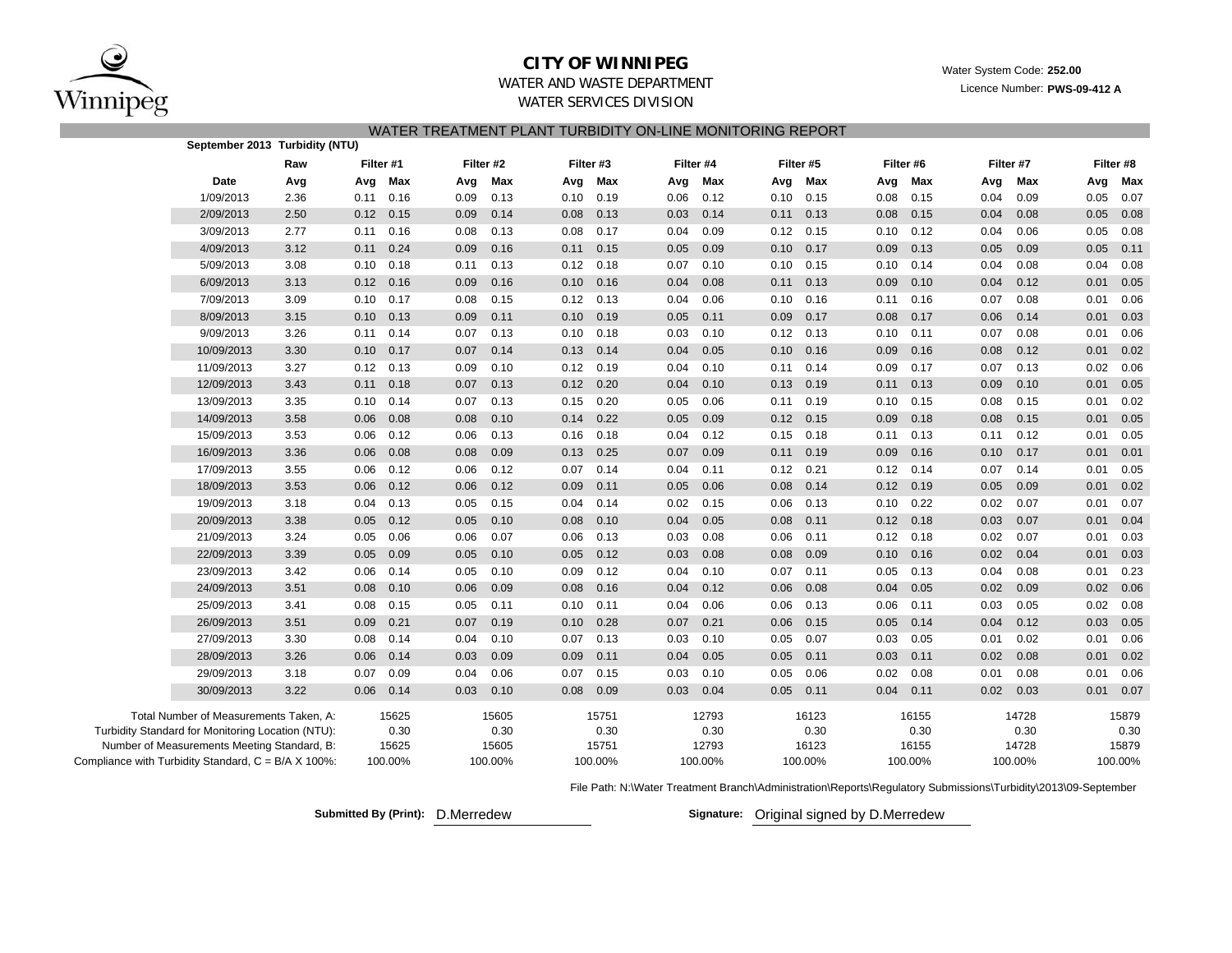

### **CITY OF WINNIPEG** WATER WATER System Code: 252.00 WATER AND WASTE DEPARTMENT **EXECUTES** AND WAS A LICENCE OF A LICENCE OF A LICENCE OF A LICENCE OF A LICENCE OF A LICENCE OF A LICENCE OF A LICENCE OF A LICENCE OF A LICENCE OF A LICENCE OF A LICENCE OF A LICENCE OF A LICEN WATER SERVICES DIVISION

WATER TREATMENT PLANT UV REPORT

Report Period: **September 2013** Report Created: **Tuesday, October 01, 2013**

|           | <b>Transmittance</b> |           | <b>UVR-D100A</b>  |              |                |           | <b>UVR-D200A</b>  |                      |       |           | <b>UVR-D300A</b>  |      |       |                  | <b>UVR-D400A</b> |      |       |           | <b>UVR-D500A</b> |                 |       |                  | UVR-D600A        |                      |       |                  | Total             |         |                 | % Volume          |
|-----------|----------------------|-----------|-------------------|--------------|----------------|-----------|-------------------|----------------------|-------|-----------|-------------------|------|-------|------------------|------------------|------|-------|-----------|------------------|-----------------|-------|------------------|------------------|----------------------|-------|------------------|-------------------|---------|-----------------|-------------------|
| Date      |                      |           | Water Volume [ML] |              |                |           | Water Volume [ML] |                      |       |           | Water Volume [ML] |      |       |                  | Water Volume IML |      |       |           | Water Volume IML |                 |       |                  | Water Volume IML |                      |       |                  | Water Volume [ML] |         |                 | <b>Treated To</b> |
|           |                      | Untreated | Below             | To           | Total          | Jntreated | Below             | То                   | Total | Jntreated | Below             | To   | Total | <b>Jntreated</b> | Below            | To   | Total | Jntreatec | <b>Below</b>     | To              | Total | <b>Jntreated</b> | <b>Below</b>     | To                   | Total | <b>Jntreated</b> | Below             | To      | Total           | Dose              |
| 1/09/201  | 96.15                | 0.00      | 0.00              | 80.00        | 80.00          | 0.00      | 0.00              | 0.00                 | 0.00  | 0.00      | 0.00              | 0.00 | 0.00  | 0.00             | 0.00             | 0.00 | 0.00  | 0.00      | 0.00             | 62.17           | 62.1  | 0.00             | 0.00             | 84.97                | 84.97 | 0.00             | 0.00              | 227.13  | 227.13          | 100.00            |
| 2/09/201  | 96.46                | 0.00      | 0.00              | 80.02        | 80.02          | 0.00      | 0.00              | 0.00                 | 0.00  | 0.00      | 0.00              | 0.00 | 0.00  | 0.00             | 0.00             | 0.00 | 0.00  | 0.00      | 0.00             | 45.19           | 45.1  | 0.00             | 0.00             | 84.80                | 84.80 | 0.00             | 0.00              | 210.01  | 210.0           | 100.00            |
| 3/09/201  | 93.58                | 0.00      | 0.00              | 80.02        | 80.02          | 0.00      | 0.00              | 0.00                 | 0.00  | 0.00      | 0.00              | 0.00 | 0.0   | 0.00             | 0.00             | 0.00 | 0.00  | 0.00      | 0.00             | 55.70           | 55.7  | 0.00             | 0.00             | 84.94                | 84.94 | 0.00             | 0.00              | 220.66  | 220.66          | 100.00            |
| 4/09/201  | 96.25                | 0.00      | 0.00              | 79.98        | 79.98          | 0.00      | 0.00              | 0.00                 | 0.00  | 0.00      | 0.00              | 0.00 | 0.00  | 0.00             | 0.00             | 0.00 | 0.00  | 0.00      | 0.00             | 63.50           | 63.50 | 0.00             | 0.00             | 85.03                | 85.03 | 0.00             | 0.00              | 228.52  | 228.52          | 100.00            |
| 5/09/201  | 96.20                | 0.00      | 0.00              | 79.45        | 79.45          | 0.00      | 0.00              | 0.00                 | 0.00  | 0.00      | 0.00              | 0.00 | 0.0   | 0.00             | 0.00             | 0.00 | 0.00  | 0.00      | 0.00             | 64.65           | 64.6  | 0.00             | 0.00             | 84.70                | 84.70 | 0.00             | 0.00              | 228.80  | 228.80          | 100.00            |
| 6/09/201  | 96.15                | 0.00      | 0.00              | 79.99        | 79.99          | 0.00      | 0.00              | 0.00                 | 0.00  | 0.00      | 0.00              | 0.00 | 0.0   | 0.00             | 0.00             | 0.00 | 0.00  | 0.00      | 0.00             | 64.99           | 64.9  | 0.00             | 0.00             | 85.01                | 85.0  | 0.00             | 0.00              | 229.98  | 229.98          | 100.00            |
| 7/09/201  | 95.87                | 0.00      | 0.00              | 79.99        | 79.99          | 0.00      | 0.00              | 0.00                 | 0.00  | 0.00      | 0.00              | 0.00 | 0.0   | 0.00             | 0.00             | 0.00 | 0.00  | 0.00      | 0.00             | 65.02           | 65.0  | 0.00             | 0.00             | 84.98                | 84.98 | 0.00             | 0.00              | 229.99  | 229.99          | 100.00            |
| 8/09/201  | 95.90                | 0.00      | 0.00              | 80.01        | 80.0           | 0.00      | 0.00              | 0.00                 | 0.00  | 0.00      | 0.00              | 0.00 | 0.00  | 0.00             | 0.00             | 0.00 | 0.00  | 0.00      | 0.00             | 61.04           | 61.0  | 0.00             | 0.00             | 85.03                | 85.03 | 0.00             | 0.00              | 226.08  | 226.08          | 100.00            |
| 9/09/201  | 95.99                | 0.00      | 0.00              | 79.99        | 79.99          | 0.00      | 0.00              | 0.00                 | 0.00  | 0.00      | 0.00              | 0.00 | 0.0   | 0.00             | 0.00             | 0.00 | 0.00  | 0.00      | 0.00             | 58.97           | 58.97 | 0.00             | 0.00             | 85.02                | 85.02 | 0.00             | 0.00              | 223.97  | 223.97          | 100.00            |
| 10/09/201 | 95.95                | 0.00      | 0.00              | 79.99        | 79.99          | 0.00      | 0.00              | 0.00                 | 0.00  | 0.00      | 0.00              | 0.00 | 0.00  | 0.00             | 0.00             | 0.00 | 0.00  | 0.00      | 0.00             | 59.02           | 59.02 | 0.00             | 0.00             | 84.98                | 84.98 | 0.00             | 0.00              | 223.98  | 223.98          | 100.00            |
| 11/09/201 | 95.98                | 0.00      | 0.00              | 80.00        | 80.00          | 0.00      | 0.00              | 0.00                 | 0.00  | 0.00      | 0.00              | 0.00 | 0.0   | 0.00             | 0.00             | 0.00 | 0.00  | 0.00      | 0.00             | 58.97           | 58.97 | 0.00             | 0.00             | 85.00                | 85.00 | 0.00             | 0.00              | 223.96  | 223.96          | 100.00            |
| 12/09/201 | 96.02                | 0.00      | 0.00              | 80.01        | 80.0           | 0.00      | 0.00              | 0.00                 | 0.00  | 0.00      | 0.00              | 0.00 | 0.00  | 0.00             | 0.00             | 0.00 | 0.00  | 0.00      | 0.00             | 58.99           | 58.9  | 0.00             | 0.00             | 84.98                | 84.98 | 0.00             | 0.00              | 223.99  | 223.99          | 100.00            |
| 13/09/201 | 96.06                | 0.00      | 0.00              | 79.99        | 79.99          | 0.00      | 0.00              | 0.00                 | 0.00  | 0.00      | 0.00              | 0.00 | 0.0   | 0.00             | 0.00             | 0.00 | 0.00  | 0.00      | 0.00             | 56.34           | 56.34 | 0.00             | 0.00             | 85.00                | 85.00 | 0.00             | 0.00              | 221.33  | 221.33          | 100.00            |
| 14/09/201 | 96.06                | 0.00      | 0.00              | 79.99        | 79.99          | 0.00      | 0.00              | 0.00                 | 0.00  | 0.00      | 0.00              | 0.00 | 0.0   | 0.00             | 0.00             | 0.00 | 0.00  | 0.00      | 0.00             | 55.01           | 55.0  | 0.00             | 0.00             | 85.00                | 85.00 | 0.00             | 0.00              | 220.00  | 220.00          | 100.00            |
| 15/09/201 | 96.12                | 0.00      | 0.00              | 80.01        | $80.0^{\circ}$ | 0.00      | 0.00              | 0.00                 | 0.00  | 0.00      | 0.00              | 0.00 | 0.0   | 0.00             | 0.00             | 0.00 | 0.00  | 0.00      | 0.00             | 51.22           | 51.22 | 0.00             | 0.00             | 85.00                | 85.00 | 0.00             | 0.00              | 216.23  | 216.23          | 100.00            |
| 16/09/201 | 96.28                | 0.00      | 0.07              | 49.56        | 49.64          | 0.00      | 0.08              | 31.77                | 31.84 | 0.00      | 0.05              | 0.37 | 0.43  | 0.00             | 0.00             | 0.00 | 0.00  | 0.00      | 0.00             | 43.93           | 43.93 | 0.00             | 0.00             | 81.42                | 81.4  | 0.00             | 0.21              | 207.06  | 207.26          | 99.90             |
| 17/09/201 | 96.17                | 0.00      | 0.00              | 0.00         | 0.00           | 0.00      | 0.00              | 84.97                | 84.97 | 0.00      | 0.00              | 0.00 | 0.0   | 0.00             | 0.00             | 0.00 | 0.00  | 0.00      | 0.00             | 47.44           | 47.44 | 0.00             | 0.00             | $82.8^{\circ}$       | 82.8' | 0.00             | 0.00              | 215.21  | $215.2^{\circ}$ | 100.00            |
| 18/09/201 | 96.22                | 0.00      | 0.00              | 0.00         | 0.00           | 0.00      | 0.00              | 85.95                | 85.95 | 0.00      | 0.00              | 0.00 | 0.00  | 0.00             | 0.00             | 0.00 | 0.00  | 0.00      | 0.00             | 48.56           | 48.56 | 0.00             | 0.00             | 85.20                | 85.20 | 0.00             | 0.00              | 219.72  | 219.72          | 100.00            |
| 19/09/201 | 94.76                | 0.00      | 0.00              | 32.40        | 32.40          | 0.03      | 0.03              | 48.12                | 48.1  | 0.00      | 0.00              | 0.00 | 0.0   | 0.00             | 0.00             | 0.00 | 0.00  | 0.02      | 0.07             | 3.81            | 3.90  | 0.02             | 0.02             | 48.77                | 48.8  | 0.07             | 0.12              | 133.10  | 133.29          | 99.86             |
| 20/09/201 | 95.80                | 0.00      | 0.00              | 57.57        | 57.5           | 0.00      | 0.00              | 79.27                | 79.27 | 0.00      | 0.06              | 0.00 | 0.06  | 0.00             | 0.00             | 0.00 | 0.00  | 0.00      | 0.00             | 28.91           | 28.9  | 0.00             | 0.00             | 54.20                | 54.20 | 0.00             | 0.06              | 219.95  | 220.02          | 99.97             |
| 21/09/201 | 96.31                | 0.00      | 0.00              | 57.94        | 57.94          | 0.00      | 0.00              | 80.10                | 80.1  | 0.00      | 0.00              | 0.00 | 0.0   | 0.00             | 0.00             | 0.00 | 0.00  | 0.00      | 0.00             | 83.8            | 83.8  | 0.00             | 0.00             | 0.00                 | 0.00  | 0.00             | 0.00              | 221.84  | 221.84          | 100.00            |
| 22/09/201 | 96.31                | 0.00      | 0.00              | 58.26        | 58.26          | 0.00      | 0.00              | 80.54                | 80.54 | 0.00      | 0.00              | 0.00 | 0.00  | 0.00             | 0.00             | 0.00 | 0.00  | 0.00      | 0.00             | 84.21           | 84.2  | 0.00             | 0.00             | 0.00                 | 0.00  | 0.00             | 0.00              | 223.01  | 223.01          | 100.00            |
| 23/09/201 | 96.12                | 0.00      | 0.00              | 57.75        | 57.7           | 0.00      | 0.00              | 80.47                | 80.47 | 0.00      | 0.00              | 0.00 | 0.0   | 0.00             | 0.00             | 0.00 | 0.00  | 0.00      | 0.00             | 83.6            | 83.6  | 0.00             | 0.00             | 0.00                 | 0.00  | 0.00             | 0.00              | 221.89  | 221.89          | 100.00            |
| 24/09/201 | 96.06                | 0.00      | 0.00              | 57.73        | 57.73          | 0.00      | 0.00              | 81.24                | 81.24 | 0.00      | 0.00              | 0.00 | 0.00  | 0.00             | 0.00             | 0.00 | 0.00  | 0.00      | 0.00             | 84.04           | 84.0  | 0.00             | 0.00             | 0.00                 | 0.00  | 0.00             | 0.00              | 223.00  | 223.00          | 100.00            |
| 25/09/201 | 95.94                | 0.00      | 0.00              | 55.85        | 55.85          | 0.00      | 0.00              | 76.36                | 76.36 | 0.00      | 0.00              | 0.00 | 0.0   | 0.00             | 0.00             | 0.00 | 0.00  | 0.00      | 0.00             | 80.04           | 80.04 | 0.00             | 0.00             | 0.00                 | 0.00  | 0.00             | 0.00              | 212.25  | 212.25          | 100.00            |
| 26/09/201 | 95.79                | 0.00      | 0.00              | 53.33        | 53.33          | 0.00      | 0.00              | 71.22                | 71.22 | 0.00      | 0.00              | 0.00 | 0.00  | 0.00             | 0.00             | 0.00 | 0.00  | 0.00      | 0.00             | 75.45           | 75.45 | 0.00             | 0.00             | 0.00                 | 0.00  | 0.00             | 0.00              | 200.00  | 200.00          | 100.00            |
| 27/09/201 | 96.02                | 0.00      | 0.00              | 52.67        | 52.67          | 0.00      | 0.00              | 70.60                | 70.60 | 0.00      | 0.00              | 0.00 | 0.0   | 0.00             | 0.00             | 0.00 | 0.00  | 0.00      | 0.00             | 74.70           | 74.70 | 0.00             | 0.00             | 0.00                 | 0.00  | 0.00             | 0.00              | 197.98  | 197.98          | 100.00            |
| 28/09/201 | 96.06                | 0.00      | 0.00              | 54.44        | 54.4           | 0.00      | 0.00              | 72.82                | 72.82 | 0.00      | 0.00              | 0.00 | 0.00  | 0.00             | 0.00             | 0.00 | 0.00  | 0.00      | 0.00             | 76.81           | 76.8  | 0.00             | 0.00             | 0.00                 | 0.00  | 0.00             | 0.00              | 204.07  | 204.07          | 100.00            |
| 29/09/201 | 96.19                | 0.00      | 0.00              | 54.19        | 54.1           | 0.00      | 0.00              | 71.85                | 71.85 | 0.00      | 0.00              | 0.00 | 0.0   | 0.00             | 0.00             | 0.00 | 0.00  | 0.00      | 0.00             | 75.98           | 75.98 | 0.00             | 0.00             | 0.00                 | 0.00  | 0.00             | 0.00              | 202.02  | 202.02          | 100.00            |
| 30/09/201 | 96.27                | 0.00      | 0.00 <sub>1</sub> | 51.97        | 51.9           | 0.00      | 0.00              | 68.93                | 68.9  | 0.00      | 0.00              | 0.00 | 0.0   | 0.00             | 0.00             | 0.00 | 0.00  | 0.00      | 0.00             | 73.23           | 73.23 | 0.00             | 0.00             | 0.00                 | 0.00  | 0.00             | 0.00 <sub>1</sub> | 194.13  | 194.13          | 100.00            |
|           |                      | 0.00      |                   | 0.08 1893.09 | 1893.18        | 0.03      |                   | 0.11 1084.19 1084.33 |       | 0.00      | 0.12              | 0.37 | 0.49  | 0.00             | 0.00             | 0.00 | 0.00  | 0.02      | 0.07             | 1845.39 1845.46 |       | 0.02             |                  | 0.02 1626.85 1626.88 |       | 0.07             | 0.39              | 6449.88 | 6450.34         |                   |

Untreated: **Water Volume [%]:**

0.00 % 0.01 % 99.99 % To Dose Below Dose

**Submitted By (Print): \_\_ D.Merredew\_\_\_\_\_\_\_\_\_\_\_ Signature: \_\_\_ Original signed by D.Merredew \_\_\_\_\_\_\_\_\_\_\_\_\_\_\_**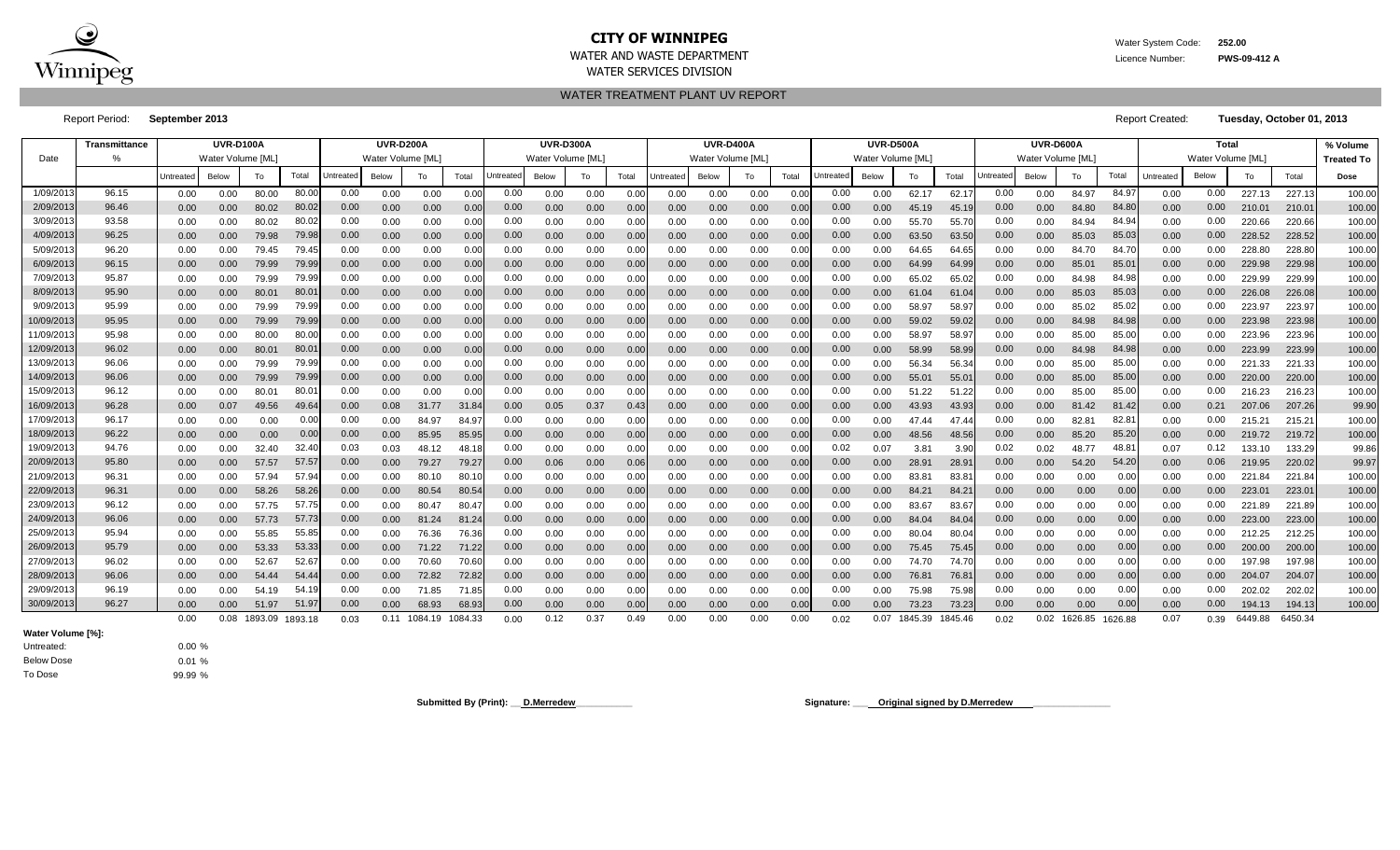

# **CITY OF WINNIPEG** WATER WATER WATER System Code: 252.00

WATER SERVICES DIVISION

WATER TREATMENT PLANT UV REPORT

Report Period: **September 2013** Report Created: **Tuesday, October 01, 2013**

Reactor: **UVR-100A**

|            |           | <b>UV Dose</b>     |                |                  | <b>Reactor Flow</b> |           |         |           |         | Average UV Lamp Intensitv |                  |         |               |           |                |         |         |         |         | <b>UV Lamp Status</b> |         |         |         |         | % Volume Treated |           | <b>Daily Totals</b> |         |         |
|------------|-----------|--------------------|----------------|------------------|---------------------|-----------|---------|-----------|---------|---------------------------|------------------|---------|---------------|-----------|----------------|---------|---------|---------|---------|-----------------------|---------|---------|---------|---------|------------------|-----------|---------------------|---------|---------|
| Date       |           | mJ/cm <sup>2</sup> |                |                  | <b>MLD</b>          |           |         |           |         |                           | W/m <sup>2</sup> |         |               |           |                |         |         |         |         | Hours                 |         |         |         |         | to Validate      |           | Water Volume [ML]   |         |         |
|            | Min.      | Max.               | Avg.           | Min.             | Max.                | Avg.      | $1 - 1$ | $1 - 2$   | $1 - 3$ | $2 - 1$                   | $2 - 2$          | $2 - 3$ | $3-1$         | $3 - 2$   | $3-3$          | $1 - 1$ | $1 - 2$ | $1 - 3$ | $2 - 1$ | $2 - 2$               | $2 - 3$ | $3 - 1$ | $3 - 2$ | $3 - 3$ | Conditions       | Untreated | <b>Below Dose</b>   | To Dose | Total   |
| 1/09/201   | 18.1      | 26.3               | 24.3           | 74.6             | 85.2                | 80.0      | 116.5   | 113.2     | 81.4    | 174.2                     | 108.7            | 94.6    | 258.5         | 82.7      | 132.           | 3089    | 2960    | 3362    | 1979    | 4678                  | 4676    | 3691    | 2357    | 5181    | 100.00           | 0.00      | 0.00                | 80.00   | 80.00   |
| 2/09/201   | 17.7      | 26.0               | 24.3           | 74.5             | 84.5                | 80.C      | 115.5   | 113.8     | 81.4    | 174.2                     | 109.6            | 93.4    | 257.6         | 82.6      | 132.           | 3113    | 2984    | 3386    | 2003    | 4702                  | 4700    | 3715    | 2381    | 5205    | 100.00           | 0.00      | 0.00                | 80.02   | 80.02   |
| 3/09/201   | 18.1      | 26.9               | 24.3           | 74.8             | 83.8                | 80.0      | 114.3   | 115.3     | 81.4    | 174.9                     | 110.2            | 92.5    | 260.5         | 86.6      | 138            | 3137    | 3008    | 3410    | 2027    | 4726                  | 4724    | 3739    | 2405    | 5229    | 100.00           | 0.00      | 0.00                | 80.02   | 80.02   |
| 4/09/201   | 18.2      | 27.2               | 24.3           | 75.7             | 84.7                | 80.0      | 113.5   | 116.6     | 81.4    | 176.0                     | 110.1            | 91.9    | 261.5         | 87.2      | 139.           | 3161    | 3032    | 3434    | 2051    | 4750                  | 4748    | 3763    | 2429    | 5253    | 100.00           | 0.00      | 0.00                | 79.98   | 79.98   |
| 5/09/201   | 18.5      | 27.6               | 24.2           | 75.5             | 84.5                | 79.9      | 120.9   | 123.3     | 102.3   | 162.2                     | 103.4            | 80.1    | 262.9         | 110.0     | 143.           | 3185    | 3056    | 3458    | 2064    | 4763                  | 4761    | 3787    | 2453    | 5277    | 100.00           | 0.00      | 0.00                | 79.45   | 79.45   |
| 6/09/201   | 18.6      | 24.8               | 24.1           | 74.8             | 84.9                | 80.0      | 128.2   | 128.0     | 128.0   | <b>OL</b>                 | OL               | OL.     | 258.6         | 128.0     | -144           | 3209    | 3080    | 3482    | 2064    | 4763                  | 4761    | 3811    | 2477    | 5301    | 100.00           | 0.00      | 0.00                | 79.99   | 79.99   |
| 7/09/201   | 18.9      | 26.9               | 24.1           | 75.3             | 83.9                | 80.0      | 128.2   | 128.0     | 128.0   | OL                        | OL               | OL      | 248.4         | 128.0     | 131.           | 3233    | 3104    | 3506    | 2064    | 4763                  | 4761    | 3835    | 2501    | 5325    | 100.00           | 0.00      | 0.00                | 79.99   | 79.99   |
| 8/09/201   | 19.1      | 24.8               | 24.1           | 75.4             | 84.2                | 80.0      | 128.2   | 128.0     | 128.0   | <b>OL</b>                 | OL               | OL      | 249.5         | 128.0     | 131.           | 3257    | 3128    | 3530    |         | 4763                  | 4761    | 3859    | 2525    | 5349    | 100.00           | 0.00      | 0.00                | 80.01   | 80.01   |
| 9/09/201   | 19.1      | 24.8               | 24.1           | 75.5             | 83.9                | 80.0      | 128.2   | 128.0     | 128.0   | <b>OL</b>                 | OL               | OL      | 246.7         | 128.0     | 131.           | 328'    | 3152    | 3554    | 2064    | 4763                  | 4761    | 3883    | 2549    | 5373    | 100.00           | 0.00      | 0.00                | 79.99   | 79.99   |
| 10/09/2013 | 19.2      | 24.8               | 24.0           | 75.6             | 84.3                | 80.C      | 128.2   | 128.0     | 128.0   | OL                        | <b>OL</b>        | OL      | 246.5         | 128.0     | 132.           | 3305    | 3176    | 3578    | 2064    | 4763                  | 4761    | 3907    | 2573    | 5397    | 100.00           | 0.00      | 0.00                | 79.99   | 79.99   |
| 11/09/201  | 19.1      | 24.7               | 24.1           | 75.3             | 84.3                | 80.0      | 128.2   | 128.0     | 128.0   | <b>OL</b>                 | OL               | OL      | 247.6         | 128.0     | -134.          | 3329    | 3200    | 3602    | 2064    | 4763                  | 4761    | 3931    | 2597    | 542     | 100.00           | 0.00      | 0.00                | 80.00   | 80.00   |
| 12/09/201  | 19.2      | 24.7               | 24.1           | 75.3             | 84.5                | 80.0      | 128.2   | 128.0     | 128.0   | <b>OL</b>                 | OL               | OL      | 247.0         | 128.0     | - 133.         | 3353    | 3224    | 3626    | 2064    | 4763                  | 4761    | 3955    | 2621    | 5445    | 100.00           | 0.00      | 0.00                | 80.01   | 80.01   |
| 13/09/201  | 18.9      | 24.7               | 24.1           | 76.3             | 83.9                | 80.0      | 128.2   | 128.0     | 128.0   | OL                        | OL               | OL      | 244.9         | 128.0     | 129.           | 3377    | 3248    | 3650    | 2064    | 4763                  | 4761    | 3979    | 2645    | 5469    | 100.00           | 0.00      | 0.00                | 79.99   | 79.99   |
| 14/09/201  | 19.1      | 24.8               | 24.1           | 76.1             | 83.9                | 80.0      | 128.2   | 128.0     | 128.0   | <b>OL</b>                 | OL               | OL      | 247.1         | 128.0     | 129.           | 3401    | 3272    | 3674    | 2064    | 4763                  | 4761    | 4003    | 2669    | 5493    | 100.00           | 0.00      | 0.00                | 79.99   | 79.99   |
| 15/09/201  | 18.9      | 24.9               | 24.1           | 75.2             | 84.5                | 80.0      | 128.2   | 128.0     | 128.0   | OL                        | Ol               | OL      | 250.9         | 128.0     | 130.           | 3425    | 3296    | 3698    | 2064    | 4763                  | 4761    | 4027    | 2693    | 5517    | 100.00           | 0.00      | 0.00                | 80.01   | 80.01   |
| 16/09/201  | 0.0       | 39.0               | 24.1           | 0.0 <sub>1</sub> | 108.4               | 79.9      | 127.5   | 127.1     | 125.3   | 162.3                     | 125.0            | 122.5   | 238.4         | 123.4     | 130.           | 3440    | 3311    | 3713    | 2072    | 4770                  | 4769    | 4035    | 2702    | 5525    | 99.85            | 0.00      | 0.07                | 49.56   | 49.64   |
| 17/09/201  | OL        | OL                 | O              | OL               | OL                  | <b>OL</b> | OL      | OL        | Ol      | <sup>OL</sup>             | OL               | Οl      | <b>OL</b>     | OL        | O              | 3440    | 3311    | 3713    |         |                       | 4769    | 4035    | 2702    | 5525    | OL               | 0.00      | 0.00                | 0.00    | 0.00    |
| 18/09/2013 | <b>OL</b> | <b>OL</b>          | $\overline{O}$ | <b>OL</b>        | <b>OL</b>           | OL        | OL      | <b>OL</b> | OL      | OL                        | OL               | OL      | <b>OL</b>     | <b>OL</b> | $\Omega$       | 3440    | 3311    | 3713    | 2072    | 4770                  | 4769    | 4035    | 2702    | 5525    | <b>OL</b>        | 0.00      | 0.00                | 0.00    | 0.00    |
| 19/09/2013 | 0.0       | 88.4               | 24.4           | 0.0              | 70.7                | 54.       | 94.4    | 102.9     | 85.9    | 151.9                     | 103.6            | 88.2    | 182.5         | 56.4      | 96.6           | 3455    | 3325    | 3728    | 2086    | 4785                  | 4783    | 4036    | 2703    | 5526    | 99.98            | 0.00      | 0.00                | 32.40   | 32.40   |
| 20/09/2013 | 18.9      | 25.8               | 24.            | 45.3             | 60.1                | 57.6      | 101.4   | 106.8     | 92.7    | 173.1                     | 108.8            | 92.7    | <b>OL</b>     | <b>OL</b> | Ol             | 3479    | 3349    | 3752    | 2110    | 4809                  | 4807    | 4036    | 2703    | 5526    | 100.00           | 0.00      | 0.00                | 57.57   | 57.57   |
| 21/09/201  | 19.1      | 25.6               | 24.            | 55.2             | 60.5                | 57.9      | 101.1   | 112.3     | 93.3    | 186.1                     | 114.3            | 93.3    | <b>OL</b>     | Ol        | Ol             | 3503    | 3373    | 3776    | 2134    | 4833                  | 4831    | 4036    | 2703    | 5526    | 100.00           | 0.00      | 0.00                | 57.94   | 57.94   |
| 22/09/201  | 19.4      | 24.9               | 24.            | 55.3             | 60.6                | 58.2      | 95.5    | 113.4     | 93.8    | 187.6                     | 114.8            | 93.7    | OL            | <b>OL</b> | Ol             | 3527    | 3397    | 3800    | 2158    | 4857                  | 4855    | 4036    | 2703    | 5526    | 100.00           | 0.00      | 0.00                | 58.26   | 58.26   |
| 23/09/201  | 19.3      | 24.9               | 24.            | 53.0             | 60.2                | 57.8      | 93.2    | 110.9     | 93.0    | 182.3                     | 112.4            | 93.0    | OL            | OL        | O              | 3551    | 3421    | 3824    | 2182    | 4881                  | 4879    | 4036    | 2703    | 5526    | 100.00           | 0.00      | 0.00                | 57.75   | 57.75   |
| 24/09/201  | 19.4      | 24.8               | 24.7           | 55.1             | 60.1                | 57.       | 93.1    | 110.7     | 93.0    | 182.2 111.9               |                  | 93.0    | <b>OL</b>     | <b>OL</b> | O <sub>L</sub> | 3575    | 3445    | 3848    | 2206    | 4905                  | 4903    | 4036    | 2703    | 5526    | 100.00           | 0.00      | 0.00                | 57.73   | 57.73   |
| 25/09/201  | 19.3      | 24.8               | 24.            | 51.5             | 60.2                | 55.8      | 90.2    | 110.0     | 90.0    | 183.0                     | 110.5            | 90.0    | <sup>OL</sup> | OL        | O              | 3599    | 3469    | 3872    | 2230    | 4929                  | 4927    | 4036    | 2703    | 5526    | 100.00           | 0.00      | 0.00                | 55.85   | 55.85   |
| 26/09/201  | 19.4      | 27.2               | 24.            | 51.0             | 55.2                | 53.3      | 86.2    | 108.9     | 86.1    | 182.5                     | 109.4            | 86.0    | <b>OL</b>     | <b>OL</b> | $\Omega$       | 3623    | 3493    | 3896    | 2254    | 4953                  | 4951    | 4036    | 2703    | 5526    | 100.00           | 0.00      | 0.00                | 53.33   | 53.33   |
| 27/09/201  | 19.4      | 26.5               | 24.2           | 39.7             | 56.4                | 52.7      | 86.8    | 111.8     | 85.1    | 190.7                     | 112.5            | 87.5    | OL            | OL        | Ol             | 3647    | 3517    | 3920    | 2278    |                       | 4975    | 4036    | 2703    | 5526    | 100.00           | 0.00      | 0.00                | 52.67   | 52.67   |
| 28/09/2013 | 19.3      | 26.3               | 24.2           | 52.1             | 56.4                | 54.4      | 88.0    | 111.6     | 87.8    | 193.1                     | 112.7            | 89.1    | <b>OL</b>     | <b>OL</b> | Ol             | 3671    | 3541    | 3944    | 2302    | 5001                  | 4999    | 4036    | 2703    | 5526    | 100.00           | 0.00      | 0.00                | 54.44   | 54.44   |
| 29/09/201  | 19.2      | 25.0               | 24.2           | 52.0             | 56.2                | 54.2      | 87.5    | 113.0     | 87.5    | 194.9                     | 113.8            | 88.7    | OL            | OL        | Οl             | 3695    | 3565    | 3968    | 2326    | 5025                  | 5023    | 4036    | 2703    | 5526    | 100.00           | 0.00      | 0.00                | 54.19   | 54.19   |
| 30/09/201  | 19.4      | 25.4               | 24.2           | 49.5             | 55.7                | 52.0      | 86.3    | 113.0     | 84.0    | 195.2                     | 114.2            | 86.0    | <b>OL</b>     | <b>OL</b> | Ol             | 3719    | 3589    | 3992    | 2350    | 5049                  | 5047    | 4036    | 2703    | 5526    | 100.00           | 0.00      | 0.00                | 51.97   | 51.97   |
|            |           |                    |                |                  |                     |           |         |           |         |                           |                  |         |               |           |                |         |         |         |         |                       |         |         |         |         | Total IML1:      | 0.00      | 0.08                | 1893.09 | 1893.18 |

#### **Water Volume [%]:**

 $0.00 \%$  $0.00 \%$ 100.00 % To Dose Below Dose Untreated:

2. OL - Off Line

N:\Water Treatment Branch\Administration\Reports\Regulatory Submissions\UV\2013\09-September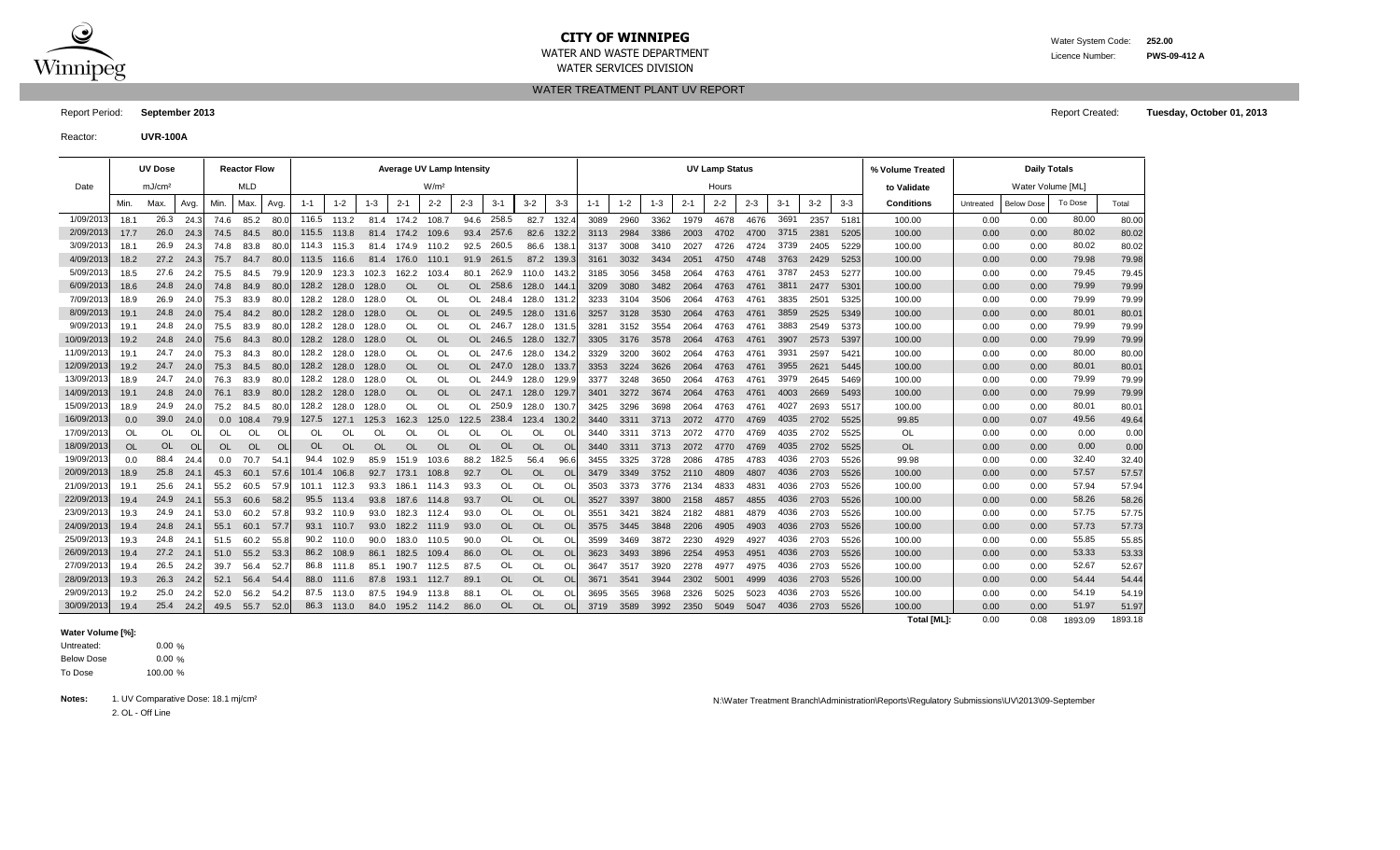

### **CITY OF WINNIPEG** Water System Code: **252.00**

WATER AND WASTE DEPARTMENT WATER SERVICES DIVISION

WATER TREATMENT PLANT UV REPORT

Report Period: **September 2013** Report Created: **Tuesday, October 01, 2013**

Reactor: **UVR-200A**

**% Volume Treated to Validate** Min. Max. | Avg. | Min. | Max. | Avg. | 1-1 | 1-2 | 1-3 | 2-1 | 2-2 | 2-3 | 3-1 | 3-2 | 3-3 | 3-3 | 3-3 | 3-3 | 3-3 | Conditions | Untreated | Below Dose | Total OL OL OL| OL OL| OL OL OL OL OL OL OL OL OL OL| 4090 4090 4090 3725 3208 878 4070 4071 4070| OL | 0.00 0.00 0.00 0.00 0.00 OL OL OL OL OL OL OL OL OL OL OL OL 4090 4090 4090 3725 3208 878 4071 4070 OL 0.00 0.00 0.00 OL OL OL| OL OL| OL OL OL OL OL OL OL OL OL OL| 4090 4090 4090 3725 3208 878 4070 4071 4070| OL | 0.00 0.00 0.00 0.00 0.00 OL OL OL OL OL OL OL OL OL OL OL OL 4090 4090 4090 3725 3208 878 4071 4070 OL 0.00 0.00 0.00 OL OL OL| OL OL| OL OL OL OL OL OL OL OL OL OL| 4090 4090 4090 3725 3208 878 4070 4071 4070| OL | 0.00 0.00 0.00 0.00 0.00 OL OL OL OL OL OL OL OL OL OL OL OL 4090 4090 4090 3725 3208 878 4071 4070 OL 0.00 0.00 0.00 OL OL OL| OL OL| OL OL OL OL OL OL OL OL OL OL| 4090 4090 4090 3725 3208 878 4070 4071 4070| OL | 0.00 0.00 0.00 0.00 0.00 OL OL OL| OL OL| OL OL OL OL OL OL OL OL OL OL| 4090 4090 4090 3725 3208 878 4070 4071 4070| OL | 0.00 0.00 0.00 0.00 0.00 OL OL OL| OL OL| OL OL OL OL OL OL OL OL OL OL| 4090 4090 4090 3725 3208 878 4070 4071 4070| OL | 0.00 0.00 0.00 0.00 0.00 OL OL OL OL OL OL OL OL OL OL OL OL 4090 4090 4090 3725 3208 878 4071 4070 OL 0.00 0.00 0.00 OL OL OL| OL OL| OL OL OL OL OL OL OL OL OL OL| 4090 4090 4090 3725 3208 878 4070 4071 4070| OL | 0.00 0.00 0.00 0.00 0.00 OL OL OL OL OL OL OL OL OL OL OL OL 4090 4090 4090 3725 3208 878 4071 4070 OL 0.00 0.00 0.00 OL OL OL| OL OL| OL OL OL OL OL OL OL OL OL OL| 4090 4090 4090 3725 3208 878 4070 4071 4070| OL | 0.00 0.00 0.00 0.00 0.00 OL OL OL OL OL OL OL OL OL OL OL OL 4090 4090 4090 3725 3208 878 4071 4070 OL 0.00 0.00 0.00 OL OL OL| OL OL| OL OL OL OL OL OL OL OL OL OL| 4090 4090 4090 3725 3208 878 4070 4071 4070| OL | 0.00 0.00 0.00 0.00 0.00 0.0 107.4 24.1| 0.0 114.5 84.8| 170.5 128.3 158.2 142.1 138.5 134.4 275.2 131.5 134.0| 4091 4091 3734 3217 887 4080 4080 4080| 99.75 | 0.00 0.08 31.77 31.84 21.2 24.7 24.1| 80.9 90.8 85.0| OL OL OL 136.1 136.2 135.9 233.3 136.0 136.0| 4091 4091 4091 3758 3241 911 4104 4104 4104| 100.00 | 0.00 0.00 84.97 84.97 84.97 20.9 24.6 24.1| 81.0 89.8 86.0| OL OL OL 137.5 137.4 224.8 137.5 137.4| 4091 4091 4091 3782 3265 935 4128 4128 4128| 100.00 | 0.00 0.00 85.95 85.95 0.0 101.9 24.7| 0.0 98.0 75.8| 115.3 77.6 79.7 103.2 83.3 82.4 209.8 82.4 82.7| 4105 4105 4106 3797 3281 950 4143 4144 4143| 99.87 | 0.03 0.03 48.12 48.18 20.3 24.9 24.2 66.1 82.2 79.3 135.9 80.8 80.9 108.5 81.0 80.7 236.6 80.8 80.7 4129 4130 3821 3305 974 4167 4168 4167| 100.00 | 0.00 0.00 79.27 79.27 20.4 24.9 24.2 77.2 83.6 80.1| 146.1 81.7 81.7 114.6 81.9 81.6 248.4 81.6 81.6| 4153 4153 4154 3845 3329 998 4191 4192 4191| 100.00 | 0.00 0.00 80.10 80.10 20.5 24.2 77.7 83.8 80.5 82.1 82.1 112.8 82.2 82.0 82.1 82.0 4177 4177 4178 3869 3353 1022 4216 4215 100.00 0.00 0.00 80.54 20.4 24.9 24.2 70.2 84.3 80.5 142.2 82.1 82.0 107.7 82.2 82.0 238.4 82.0 82.0 4201 4201 4202 3893 3377 1046 4239 4240 4239 100.00 | 0.00 0.00 80.47 80.47 20.1 25.0 24.2| 78.3 84.6 81.2| 141.3 82.8 82.7 106.2 82.8 82.7 235.8 82.7 82.7| 4225 4226 3917 3401 1070 4263 4264 4263| 100.00 | 0.00 0.00 81.24 81.24 20.6 25.0 24.2| 69.0 84.3 76.4| 141.0 78.1 78.1 105.2 78.1 78.0 236.1 77.9 77.9| 4249 4250 3941 3425 1094 4287 4288 4287| 100.00 | 0.00 0.00 76.36 76.36 20.3 24.3 69.2 73.8 71.2 72.9 72.9 104.7 72.9 72.8 72.8 72.8 4273 4273 4274 3965 3449 1118 4312 4311 100.00 0.00 0.00 71.22 18.0 25.0 24.3| 57.3 75.6 70.6| 149.6 83.3 88.5 113.0 89.3 82.1 264.0 72.7 72.8| 4297 4297 4298 3989 3473 1142 4329 4330 4329| 100.00 | 0.00 0.00 70.60 70.60 21.0 24.9 24.1| 69.9 76.1 72.8| 156.7 116.7 116.8 120.3 116.8 116.8 OL OL| 4321 4321 4321 4322 4013 3497 1166 4329 4330 4329| 100.00 | 0.00 0.00 72.82 72.82 21.2 24.6 24.1| 70.1 74.5 71.8| 160.9 115.2 115.3 123.7 115.4 115.2 OL OL| 4345 4345 4346 4037 3521 1190 4329 4330 4329| 100.00 | 0.00 0.00 71.85 71.85 30/09/2013| 21.2 25.6 24.1| 66.5 74.0 68.9| 164.1 110.6 110.7 130.5 110.8 110.5 OL OL OL| 4369 4369 4370 4061 3545 1214 4329 4330 4329| 100.00 | 0.00 0.00 68.93 68.93 **Total [ML]:** 0.03 0.11 1084.33 1084.19 29/09/2013**|** 21.2 24.6 24.1**|** 70.1 74.5 71.8**|** 160.9 115.2 115.3 123.7 115.4 115.2 OL OL OL 4345 4346 4037 3521 1190 4329 4330 4329| 100.00 | 0.00 71.85 28/09/2013| 21.0 24.9 24.1| 69.9 76.1 72.8| 156.7 116.7 116.8 120.3 116.8 OL OL OL A321 4321 4322 4013 3497 1166 4329 4330 4329| 100.00 | 0.00 72.82 27/09/2013| 18.0 25.0 24.3| 57.3 75.6 70.6| 149.6 83.3 88.5 113.0 89.3 82.1 264.0 72.7 72.8| 4297 4297 4298 3989 3473 1142 4329 4330 4329| 100.00 | 0.00 0.00 70.60 26/09/2013| 20.3 25.0 24.3| 69.2 73.8 71.2| 140.9 72.9 72.9 104.7 72.9 72.8 243.5 72.8 72.8| 4273 4273 4274 3965 3449 1118 4311 4312 4311| 100.00 | 0.00 0.00 71.22 25/09/2013| 20.6 25.0 24.2| 69.0 84.3 76.4| 141.0 78.1 78.1 105.2 78.1 78.0 236.1 77.9 77.9| 4249 4249 4250 3941 3425 1094 4287 4288 4287| 100.00 | 0.00 0.00 76.36 24/09/2013| 20.1 25.0 24.2| 78.3 84.6 81.2| 141.3 82.8 82.7 106.2 82.8 82.7 235.8 82.7 82.7| 4225 4225 4226 3917 3401 1070 4263 4264 4263| 100.00 | 0.00 0.00 81.24 23/09/2013| 20.4 24.9 24.2| 70.2 84.3 80.5| 142.2 82.1 82.0 107.7 82.2 82.0 238.4 82.0 82.0| 4201 4201 4202 3893 3377 1046 4239 4240 4239| 100.00 | 0.00 0.00 80.47 22/09/2013| 20.5 25.1 24.2| 77.7 83.8 80.5| 146.8 82.1 82.1 112.8 82.2 82.0 246.6 82.1 82.0| 4177 4177 4178 3869 3353 1022 4215 4216 4215| 100.00 | 0.00 0.00 80.54 21/09/2013| 20.4 24.9 24.2| 77.2 83.6 80.1| 146.1 81.7 114.6 81.9 81.6 248.4 81.6 81.6| 4153 4153 4154 3845 3329 998 4191 4192 4191| 100.00 | 0.00 0.00 80.10 20/09/2013| 20.3 24.9 24.2| 66.1 82.2 79.3| 135.9 80.8 80.9 108.5 81.0 80.7 236.6 80.8 80.7| 4129 4129 4130 3821 3305 974 4167 4168 4167| 100.00 | 0.00 0.00 79.27 19/09/2013| 0.0 101.9 24.7| 0.0 98.0 75.8| 115.3 77.6 79.7 103.2 83.3 82.4 209.8 82.4 82.7| 4105 4105 4106 3797 3281 950 4143 4144 4143| 99.87 | 0.03 0.03 48.12 18/09/2013| 20.9 24.6 24.1| 81.0 89.8 86.0| OL OL OL 137.5 137.4 224.8 137.5 137.4| 4091 4091 4091 3782 3265 935 4128 4128 4128 100.00 | 0.00 0.00 85.95 17/09/2013**|** 21.2 24.7 24.1**| 80.9 90.8 85.0| OL OL OL 136.1** 136.2 135.9 233.3 136.0 136.0| 4091 4091 4091 3758 3241 911 4104 4104 4104**|** 100.00 | 0.00 84.97 16/09/2013 0.0 107.4 24.1 0.0 114.5 84.8 170.5 128.3 158.2 142.1 138.5 134.4 275.2 131.5 134.0 4091 4091 4091 3734 3217 887 4080 4080 4080 99.75 | 0.00 0.08 31.77 15/09/2013| OL OL OL| OL OL| OL OL OL OL OL OL OL OL OL| 4090 4090 4090 3725 3208 878 4070 4071 4070| OL | 0.00 0.00 0.00 14/09/2013| OL OL OL| OL OL| OL OL OL OL OL OL OL OL OL| 4090 4090 4090 3725 3208 878 4070 4071 4070| OL | 0.00 0.00 0.00 13/09/2013| OL OL OL| OL OL| OL OL OL OL OL OL OL OL OL| 4090 4090 4090 3725 3208 878 4070 4071 4070| OL | 0.00 0.00 0.00 12/09/2013| OL OL OL| OL OL| OL OL OL OL OL OL OL OL OL| 4090 4090 4090 3725 3208 878 4070 4071 4070| OL | 0.00 0.00 0.00 11/09/2013| OL OL OL| OL OL| OL OL OL OL OL OL OL OL OL| 4090 4090 4090 3725 3208 878 4070 4071 4070| OL | 0.00 0.00 0.00 10/09/2013| OL OL OL| OL OL| OL OL OL OL OL OL OL OL OL| 4090 4090 4090 3725 3208 878 4070 4071 4070| OL | 0.00 0.00 0.00 9/09/2013| OL OL OL| OL OL| OL OL OL OL OL OL OL OL OL| 4090 4090 4090 3725 3208 878 4070 4071 4070| OL | 0.00 0.00 0.00 8/09/2013| OL OL OL| OL OL| OL OL OL OL OL OL OL OL OL| 4090 4090 4090 3725 3208 878 4070 4071 4070| OL | 0.00 0.00 0.00 7/09/2013| OL OL OL| OL OL| OL OL OL OL OL OL OL OL OL| 4090 4090 4090 3725 3208 878 4070 4071 4070| OL | 0.00 0.00 0.00 6/09/2013| OL OL OL| OL OL| OL OL OL OL OL OL OL OL OL| 4090 4090 4090 3725 3208 878 4070 4071 4070| OL | 0.00 0.00 0.00 5/09/2013| OL OL OL| OL OL| OL OL OL OL OL OL OL OL OL| 4090 4090 4090 3725 3208 878 4070 4071 4070| OL | 0.00 0.00 0.00 4/09/2013| OL OL OL| OL OL| OL OL OL OL OL OL OL OL OL| 4090 4090 4090 3725 3208 878 4070 4071 4070| OL | 0.00 0.00 0.00 3/09/2013| OL OL OL| OL OL| OL OL OL OL OL OL OL OL OL| 4090 4090 4090 3725 3208 878 4070 4071 4070| OL | 0.00 0.00 0.00 2/09/2013| OL OL OL| OL OL| OL OL OL OL OL OL OL OL OL| 4090 4090 4090 3725 3208 878 4070 4071 4070| OL | 0.00 0.00 0.00 1/09/2013| OL OL OL| OL OL| OL OL OL OL OL OL OL OL OL| 4090 4090 4090 3725 3208 878 4070 4071 4070| OL | 0.00 0.00 0.00 Max. | Avg. | Min. | Max. | Avg. | 1-1 | 1-2 | 1-3 | 2-1 | 2-2 | 2-3 | 3-1 | 3-2 | 3-3 | 1-1 | 1-2 | 1-3 | 2-1 | 2-2 | 2-3 | 3-1 | 3-2 | 3-3 | Conditions | Untreated | Below Dose | To Dose Date | mJ/cm² | MLD | w/m² W/m² | Hours Hours Hours | t**o Validate | W**ater Volume [ML] **UV Dose Reactor Flow Average UV Lamp Intensity UV Lamp Status Daily Totals**

#### **Water Volume [%]:**

 $0.00%$  $0.01 %$ 99.99 % To Dose Below Dose Untreated:

2. OL - Off Line

Notes: 1. UV Comparative Dose: 18.1 mj/cm<sup>2</sup> and the Minister Treatment Branch\Administration\Reports\Regulatory Submissions\UV\2013\09-September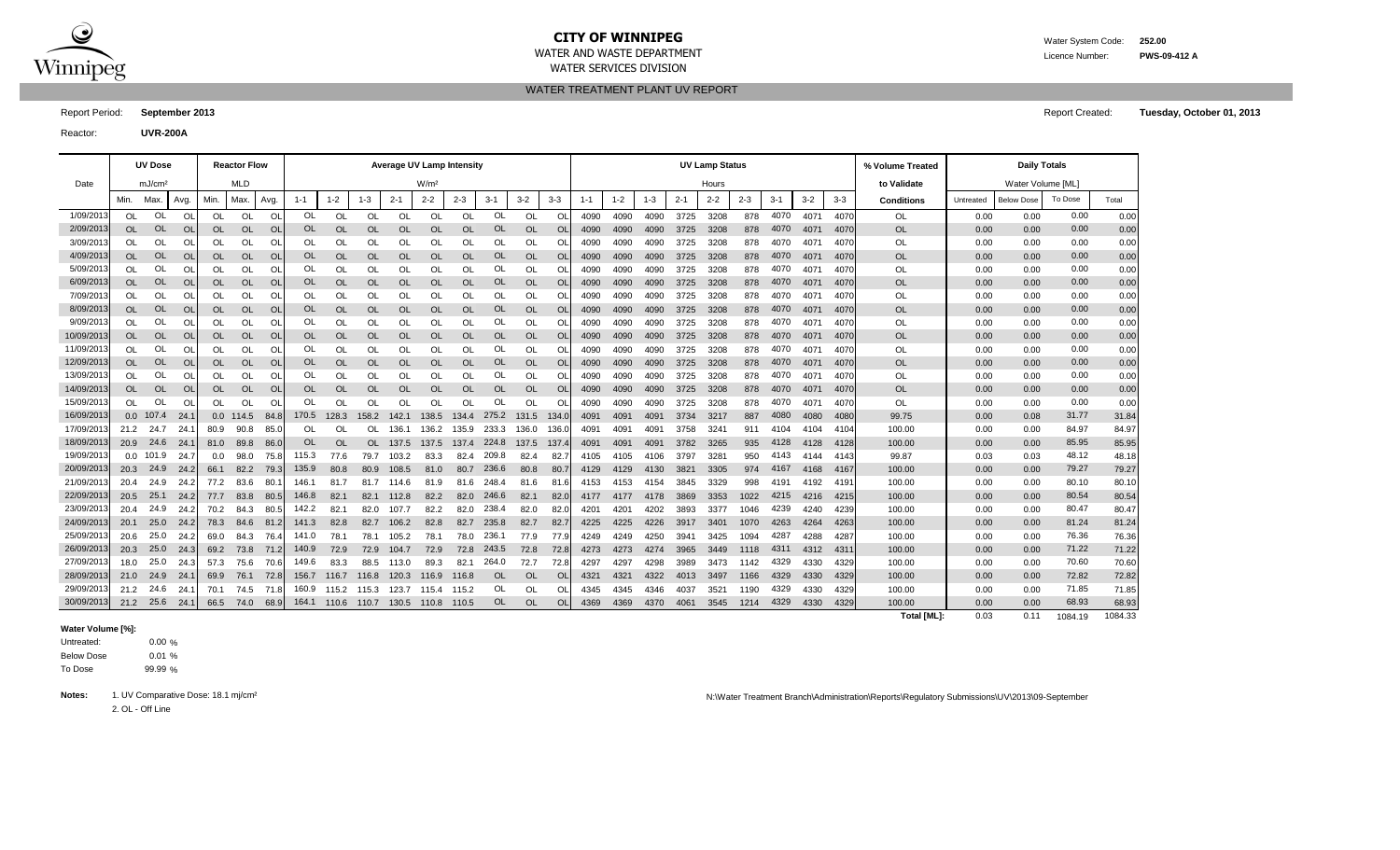

### **CITY OF WINNIPEG** WATER System Code: 252.00

WATER AND WASTE DEPARTMENT WATER SERVICES DIVISION

WATER TREATMENT PLANT UV REPORT

Report Period: **September 2013** Report Created: **Tuesday, October 01, 2013**

Reactor: **UVR-300A**

**% Volume Treated to Validate** Min. Max. | Avg. | Min. | Max. | Avg. | 1-1 | 1-2 | 1-3 | 2-1 | 2-2 | 2-3 | 3-1 | 3-2 | 3-3 | 3-3 | 3-3 | 3-3 | 3-3 | Conditions | Untreated | Below Dose | Total OL OL OL| OL OL| OL OL OL OL OL OL OL OL OL OL| 1439 1053 1438 1234 1234 1233 1423 1423 1423| OL | 0.00 0.00 0.00 0.00 0.00 OL OL OL OL OL OL OL OL OL OL OL OL 1439 1053 1438 1234 1234 1233 1423 1423 OL 0.00 0.00 0.00 OL OL OL| OL OL| OL OL OL OL OL OL OL OL OL OL| 1439 1053 1438 1234 1233 1423 1423 1423| OL | 0.00 0.00 0.00 0.00 0.00 OL OL OL OL OL OL OL OL OL OL OL OL 1439 1053 1438 1234 1234 1233 1423 1423 OL 0.00 0.00 0.00 OL OL OL| OL OL| OL OL OL OL OL OL OL OL OL OL| 1439 1053 1438 1234 1234 1233 1423 1423 1423| OL | 0.00 0.00 0.00 0.00 0.00 OL OL OL OL OL OL OL OL OL OL OL OL 1439 1053 1438 1234 1234 1233 1423 1423 OL 0.00 0.00 0.00 OL OL OL| OL OL| OL OL OL OL OL OL OL OL OL OL| 1439 1053 1438 1234 1234 1233 1423 1423 1423| OL | 0.00 0.00 0.00 0.00 0.00 OL OL OL| OL OL| OL OL OL OL OL OL OL OL OL OL| 1439 1053 1438 1234 1233 1423 1423 1423| OL | 0.00 0.00 0.00 0.00 0.00 OL OL OL| OL OL| OL OL OL OL OL OL OL OL OL OL| 1439 1053 1438 1234 1234 1233 1423 1423 1423| OL | 0.00 0.00 0.00 0.00 0.00 OL OL OL OL OL OL OL OL OL OL OL OL 1439 1053 1438 1234 1234 1233 1423 1423 OL 0.00 0.00 0.00 OL OL OL| OL OL| OL OL OL OL OL OL OL OL OL OL| 1439 1053 1438 1234 1233 1423 1423 1423| OL | 0.00 0.00 0.00 0.00 0.00 OL OL OL OL OL OL OL OL OL OL OL OL 1439 1053 1438 1234 1234 1233 1423 1423 OL 0.00 0.00 0.00 OL OL OL| OL OL| OL OL OL OL OL OL OL OL OL OL| 1439 1053 1438 1234 1233 1423 1423 1423| OL | 0.00 0.00 0.00 0.00 0.00 OL OL OL OL OL OL OL OL OL OL OL OL 1439 1053 1438 1234 1234 1233 1423 1423 OL 0.00 0.00 0.00 OL OL OL| OL OL| OL OL OL OL OL OL OL OL OL OL| 1439 1053 1438 1234 1234 1233 1423 1423 1423| OL | 0.00 0.00 0.00 0.00 0.00 0.0 22.7 0.0 84.0 69.9 70.4 48.5 81.6 81.2 68.5 82.8 90.4 1439 1053 1438 1234 1234 1233 1424 1423 87.30 0.00 0.05 0.43 OL OL OL| OL OL| OL OL OL OL OL OL OL OL OL OL| 1439 1053 1438 1234 1234 1233 1423 1424 1423| OL | 0.00 0.00 0.00 0.00 0.00 OL OL OL| OL OL| OL OL OL OL OL OL OL OL OL OL| 1439 1053 1438 1234 1234 1233 1423 1424 1423| OL | 0.00 0.00 0.00 0.00 0.00 OL OL OL| OL OL| OL OL OL OL OL OL OL OL OL OL| 1439 1053 1438 1234 1234 1233 1423 1424 1423| OL | 0.00 0.00 0.00 0.00 0.00 0.0 53.5 19.8| 0.0 47.3 31.2| 121.8 88.3 134.0 99.1 94.2 16.3 87.9 110.9 107.1| 1439 1053 1439 1234 1234 1234 1423 1424 1424| 0.00 | 0.00 0.06 0.00 0.00 0.00 0.00 OL OL OL| OL OL| OL OL OL OL OL OL OL OL OL OL| 1439 1053 1439 1234 1234 1234 1423 1424 1424| OL | 0.00 0.00 0.00 0.00 0.00 OL OL OL OL OL OL OL OL OL OL OL OL 1439 1053 1439 1234 1234 1234 1424 1424 OL 0.00 0.00 0.00 OL OL OL OL OL OL OL OL OL OL OL OL 1439 1053 1439 1234 1234 1234 1424 1424 OL 0.00 0.00 0.00 OL OL OL OL OL OL OL OL OL OL OL OL 1439 1053 1439 1234 1234 1234 1424 1424 OL 0.00 0.00 0.00 OL OL OL| OL OL| OL OL OL OL OL OL OL OL OL OL| 1439 1053 1439 1234 1234 1234 1423 1424 1424| OL | 0.00 0.00 0.00 0.00 0.00 OL OL OL OL OL OL OL OL OL OL OL OL 1439 1053 1439 1234 1234 1234 1424 1424 OL 0.00 0.00 0.00 OL OL OL| OL OL| OL OL OL OL OL OL OL OL OL OL| 1439 1053 1439 1234 1234 1234 1423 1424 1424| OL | 0.00 0.00 0.00 0.00 0.00 OL OL OL OL OL OL OL OL OL OL OL OL 1439 1053 1439 1234 1234 1234 1424 1424 OL 0.00 0.00 0.00 OL OL OL| OL OL| OL OL OL OL OL OL OL OL OL OL| 1439 1053 1439 1234 1234 1234 1423 1424 1424| OL | 0.00 0.00 0.00 0.00 0.00 OL OL OL OL OL OL OL OL OL OL OL OL 1439 1053 1439 1234 1234 1234 1424 1424 OL 0.00 0.00 0.00 **Total [ML]:** 0.00 0.12 0.49 0.37 30/09/2013| OL OL OL| OL OL| OL OL OL OL OL OL OL OL OL| 1439 1053 1439 1234 1234 1234 1423 1424 1424| OL | 0.00 0.00 0.00 29/09/2013| OL OL OL| OL OL| OL OL OL OL OL OL OL OL OL| 1439 1053 1439 1234 1234 1234 1423 1424 1424| OL | 0.00 0.00 0.00 28/09/2013| OL OL OL| OL OL| OL OL OL OL OL OL OL OL OL| 1439 1053 1439 1234 1234 1234 1423 1424 1424| OL | 0.00 0.00 0.00 27/09/2013| OL OL OL| OL OL| OL OL OL OL OL OL OL OL OL| 1439 1053 1439 1234 1234 1234 1423 1424 1424| OL | 0.00 0.00 0.00 26/09/2013| OL OL OL| OL OL| OL OL OL OL OL OL OL OL OL| 1439 1053 1439 1234 1234 1234 1423 1424 1424| OL | 0.00 0.00 0.00 25/09/2013| OL OL OL| OL OL| OL OL OL OL OL OL OL OL OL| 1439 1053 1439 1234 1234 1234 1423 1424 1424| OL | 0.00 0.00 0.00 24/09/2013| OL OL OL| OL OL| OL OL OL OL OL OL OL OL OL| 1439 1053 1439 1234 1234 1234 1423 1424 1424| OL | 0.00 0.00 0.00 23/09/2013| OL OL OL| OL OL| OL OL OL OL OL OL OL OL OL| 1439 1053 1439 1234 1234 1234 1423 1424 1424| OL | 0.00 0.00 0.00 22/09/2013| OL OL OL| OL OL| OL OL OL OL OL OL OL OL OL| 1439 1053 1439 1234 1234 1234 1423 1424 1424| OL | 0.00 0.00 0.00 21/09/2013| OL OL OL| OL OL| OL OL OL OL OL OL OL OL OL| 1439 1053 1439 1234 1234 1234 1423 1424 1424| OL | 0.00 0.00 0.00 20/09/2013| 0.0 53.5 19.8| 0.0 47.3 31.2| 121.8 88.3 134.0 99.1 94.2 16.3 87.9 110.9 107.1| 1439 1053 1439 1234 1234 1234 1423 1424 1424| 0.00 | 0.00 0.06 0.00 19/09/2013 OL OL OL 1423 0.00 18/09/2013 OL OL OL 1423 0.00 17/09/2013 OL OL OL 1423 0.00 16/09/2013| 0.0 45.4 22.7| 0.0 84.0 69.9| 74.5 70.4 48.5 81.6 81.2 68.5 75.9 82.8 90.4| 1439 1053 1438 1234 1234 1233 1423 1424 1423| 87.30 | 0.00 0.05 0.37 15/09/2013| OL OL OL| OL OL| OL OL OL OL OL OL OL OL OL| 1439 1053 1438 1234 1234 1233 1423 1423| OL | 0.00 0.00 0.00 14/09/2013| OL OL OL| OL OL| OL OL OL OL OL OL OL OL OL| 1439 1053 1438 1234 1234 1233 1423 1423| OL | 0.00 0.00 0.00 13/09/2013| OL OL OL| OL OL| OL OL OL OL OL OL OL OL OL| 1439 1053 1438 1234 1234 1233 1423 1423| OL | 0.00 0.00 0.00 12/09/2013 OL OL OL 1423 0.00 11/09/2013| OL OL OL| OL OL| OL OL OL OL OL OL OL OL OL| 1439 1053 1438 1234 1234 1233 1423 1423| OL | 0.00 0.00 0.00 10/09/2013| OL OL OL| OL OL| OL OL OL OL OL OL OL OL OL| 1439 1053 1438 1234 1234 1233 1423 1423| OL | 0.00 0.00 0.00 9/09/2013| OL OL OL| OL OL| OL OL OL OL OL OL OL OL OL| 1439 1053 1438 1234 1234 1233 1423 1423 1423 OL | 0.00 0.00 0.00 8/09/2013| OL OL OL| OL OL| OL OL OL OL OL OL OL OL OL| 1439 1053 1438 1234 1234 1233 1423 1423| OL | 0.00 0.00 0.00 7/09/2013| OL OL OL| OL OL| OL OL OL OL OL OL OL OL OL| 1439 1053 1438 1234 1234 1233 1423 1423 1423 OL | 0.00 0.00 0.00 6/09/2013| OL OL OL| OL OL| OL OL OL OL OL OL OL OL OL| 1439 1053 1438 1234 1234 1233 1423 1423| OL | 0.00 0.00 0.00 5/09/2013| OL OL OL| OL OL| OL OL OL OL OL OL OL OL OL| 1439 1053 1438 1234 1234 1233 1423 1423 1423 OL | 0.00 0.00 0.00 4/09/2013| OL OL OL| OL OL| OL OL OL OL OL OL OL OL OL| 1439 1053 1438 1234 1234 1233 1423 1423| OL | 0.00 0.00 0.00 3/09/2013| OL OL OL| OL OL| OL OL OL OL OL OL OL OL OL| 1439 1053 1438 1234 1234 1233 1423 1423 1423 OL | 0.00 0.00 0.00 2/09/2013| OL OL OL| OL OL| OL OL OL OL OL OL OL OL OL| 1439 1053 1438 1234 1234 1233 1423 1423| OL | 0.00 0.00 0.00 1/09/2013| OL OL OL| OL OL| OL OL OL OL OL OL OL OL OL| 1439 1053 1438 1234 1234 1233 1423 1423 1423 OL | 0.00 0.00 0.00 Max. | Avg. | Min. | Max. | Avg. | 1-1 | 1-2 | 1-3 | 2-1 | 2-2 | 2-3 | 3-1 | 3-2 | 3-3 | 1-1 | 1-2 | 1-3 | 2-1 | 2-2 | 2-3 | 3-1 | 3-2 | 3-3 | Conditions | Untreated | Below Dose | To Dose Date | mJ/cm² | MLD | w/m² W/m² | Hours Hours Hours | t**o Validate | W**ater Volume [ML] **UV Dose Reactor Flow Average UV Lamp Intensity UV Lamp Status Daily Totals**

#### **Water Volume [%]:**

 $0.00%$ 24.08 % 75.92 % To Dose Below Dose Untreated:

Notes: 1. UV Comparative Dose: 18.1 mj/cm<sup>2</sup> and the Minister Treatment Branch\Administration\Reports\Regulatory Submissions\UV\2013\09-September

2. OL - Off Line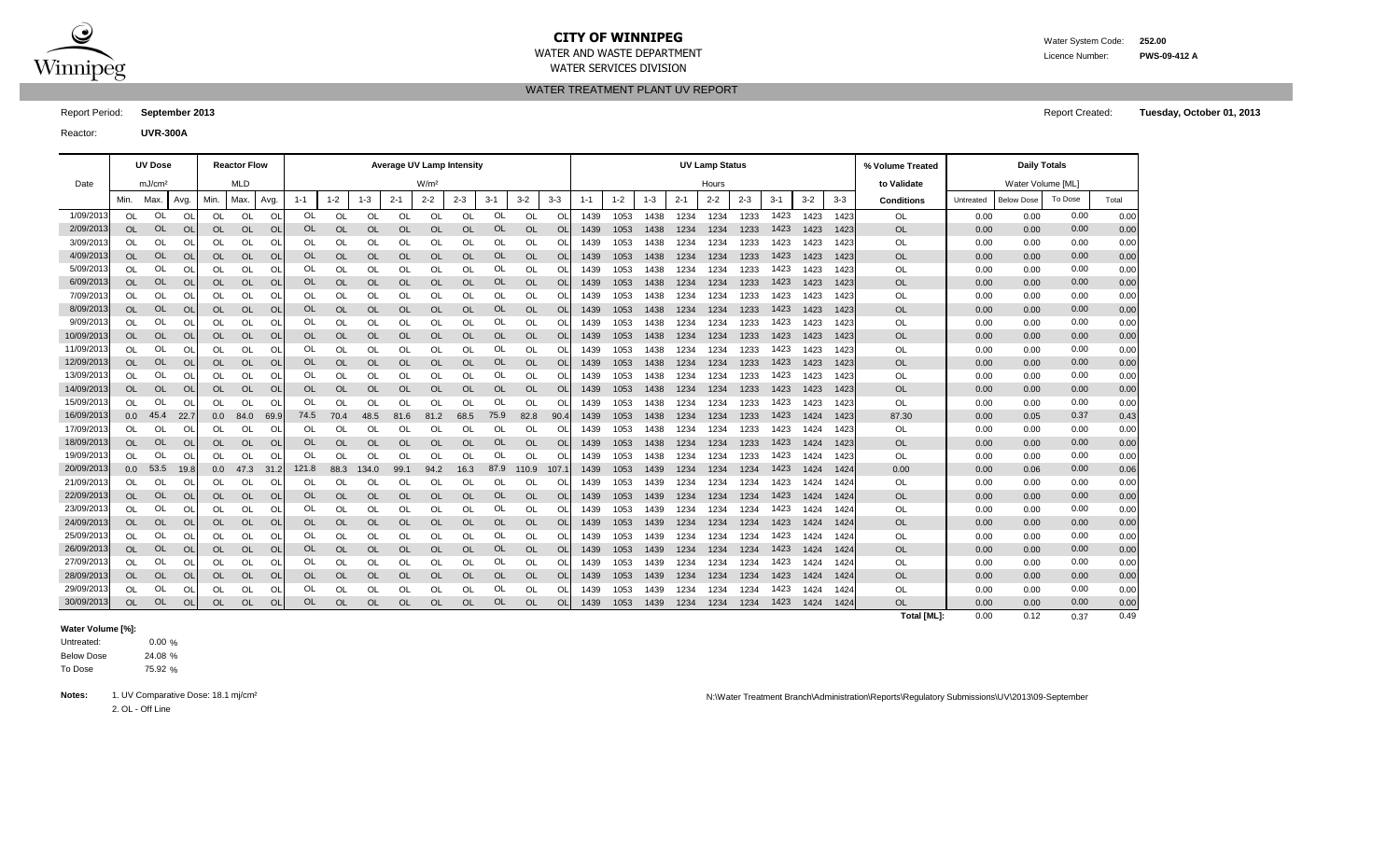

## **CITY OF WINNIPEG** WATER System Code: 252.00

WATER SERVICES DIVISION

WATER TREATMENT PLANT UV REPORT

WATER AND WASTE DEPARTMENT **Licence Number: PWS-09-412 A** 

Reactor: **UVR-400A**

Report Period: **September 2013** Report Created: **Tuesday, October 01, 2013**

|            |           | <b>UV Dose</b>     |           |           | <b>Reactor Flow</b> |                |         |               |               |           | <b>Average UV Lamp Intensity</b> |           |               |           |                |         |         |         |         | <b>UV Lamp Status</b> |         |       |         |         | % Volume Treated   |           | <b>Daily Totals</b> |         |       |
|------------|-----------|--------------------|-----------|-----------|---------------------|----------------|---------|---------------|---------------|-----------|----------------------------------|-----------|---------------|-----------|----------------|---------|---------|---------|---------|-----------------------|---------|-------|---------|---------|--------------------|-----------|---------------------|---------|-------|
| Date       |           | mJ/cm <sup>2</sup> |           |           | MLD                 |                |         |               |               |           | W/m <sup>2</sup>                 |           |               |           |                |         |         |         |         | Hours                 |         |       |         |         | to Validate        |           | Water Volume [ML]   |         |       |
|            | Min.      | Max                | Avg.      | Min.      | Max.                | Avg.           | $1 - 1$ | $1 - 2$       | $1 - 3$       | $2 - 1$   | $2 - 2$                          | $2 - 3$   | $3 - 1$       | $3-2$     | $3-3$          | $1 - 1$ | $1 - 2$ | $1 - 3$ | $2 - 1$ | $2 - 2$               | $2 - 3$ | $3-1$ | $3 - 2$ | $3 - 3$ | <b>Conditions</b>  | Untreated | <b>Below Dose</b>   | To Dose | Total |
| 1/09/201   | <b>OL</b> | <b>OL</b>          | OL        | OL        | OL                  | OL             | OL      | OL            | OL            | OL        | <b>OL</b>                        | OL        | OL            | OL        | O              | 1349    | 1349    | 2493    | 2945    | 2945                  | 2945    | 3212  | 2212    | 3213    | OL                 | 0.00      | 0.00                | 0.00    | 0.00  |
| 2/09/2013  | <b>OL</b> | OL                 | OL        | OL        | <b>OL</b>           | OL             | OL      | OL            | <b>OL</b>     | <b>OL</b> | OL                               | <b>OL</b> | <b>OL</b>     | <b>OL</b> | . Ol           | 1349    | 1349    | 2493    | 2945    | 2945                  | 2945    | 3212  | 2212    | 3213    | <b>OL</b>          | 0.00      | 0.00                | 0.00    | 0.00  |
| 3/09/201   | OL        | OL                 | OL        | OL        | OL                  | Ol             | OL      | OL            | OL            | OL        | OL                               | OL        | OL            | OL        | Ol             | 1349    | 1349    | 2493    | 2945    | 2945                  | 2945    | 3212  | 2212    | 321     | OL                 | 0.00      | 0.00                | 0.00    | 0.00  |
| 4/09/201   | OL        | OL                 | OL        | OL        | OL                  | <b>OL</b>      | OL      | OL            | <b>OL</b>     | OL        | <b>OL</b>                        | <b>OL</b> | <b>OL</b>     | <b>OL</b> | $\Omega$       | 1349    | 1349    | 2493    | 2945    | 2945                  | 2945    | 3212  | 2212    | 321     | OL                 | 0.00      | 0.00                | 0.00    | 0.00  |
| 5/09/201   | OL        | OL                 | Ol        | OL        | OL                  | Ol             | OL      | OL            | OL            | OL        | Οl                               | OL        | OL            | OL        | O              | 1349    | 1349    | 2493    | 2945    | 2945                  | 2945    | 3212  | 2212    | 321     | OL                 | 0.00      | 0.00                | 0.00    | 0.00  |
| 6/09/201   | <b>OL</b> | OL                 | OL        | OL        | <b>OL</b>           | <b>OL</b>      | OL      | OL            | <b>OL</b>     | OL        | OL                               | <b>OL</b> | <b>OL</b>     | <b>OL</b> | $\overline{O}$ | 1349    | 1349    | 2493    | 2945    | 2945                  | 2945    | 3212  | 2212    | 3213    | <b>OL</b>          | 0.00      | 0.00                | 0.00    | 0.00  |
| 7/09/201   | OL        | OL                 | Ol        | OL        | OL                  | Ol             | OL      | OL            | OL            | OL        | OL                               | OL        | OL            | OL        | O              | 1349    | 1349    | 2493    | 2945    | 2945                  | 2945    | 3212  | 2212    | 321     | OL                 | 0.00      | 0.00                | 0.00    | 0.00  |
| 8/09/201   | OL        | OL                 | Ol        | OL        | OL                  | $\overline{O}$ | OL      | OL            | <b>OL</b>     | OL        | OL                               | <b>OL</b> | <b>OL</b>     | <b>OL</b> | O              | 1349    | 1349    | 2493    | 2945    | 2945                  | 2945    | 3212  | 2212    | 3213    | OL                 | 0.00      | 0.00                | 0.00    | 0.00  |
| 9/09/201   | OL        | OL                 | Ol        | OL        | OL                  | O              | OL      | Ol            | OL            | OL        | Ōl                               | OL        | OL            | OL        | Ol             | 1349    | 1349    | 2493    | 2945    | 2945                  | 2945    | 3212  | 2212    | 321     | OL                 | 0.00      | 0.00                | 0.00    | 0.00  |
| 10/09/2013 | <b>OL</b> | OL                 | OL        | <b>OL</b> | OL                  | <b>OL</b>      | OL      | OL            | <b>OL</b>     | <b>OL</b> | OL                               | <b>OL</b> | OL            | <b>OL</b> | $\Omega$       | 1349    | 1349    | 2493    | 2945    | 2945                  | 2945    | 3212  | 2212    | 3213    | OL                 | 0.00      | 0.00                | 0.00    | 0.00  |
| 11/09/2013 | OL        | OL                 | OL        | OL        | OL                  | OL             | OL      | OL            | OL            | OL        | OL                               | OL        | OL            | OL        | Ol             | 1349    | 1349    | 2493    | 2945    | 2945                  | 2945    | 3212  | 2212    | 321     | OL                 | 0.00      | 0.00                | 0.00    | 0.00  |
| 12/09/2013 | <b>OL</b> | OL                 | <b>OL</b> | <b>OL</b> | <b>OL</b>           | OL             | OL      | OL            | <b>OL</b>     | <b>OL</b> | OL                               | <b>OL</b> | <b>OL</b>     | <b>OL</b> | Οl             | 1349    | 1349    | 2493    | 2945    | 2945                  | 2945    | 3212  | 2212    | 3213    | <b>OL</b>          | 0.00      | 0.00                | 0.00    | 0.00  |
| 13/09/201  | OL        | OL                 | Ol        | OL        | OL                  | Ol             | OL      | OL            | OL            | OL        | OL                               | OL        | OL            | OL        | Ol             | 1349    | 1349    | 2493    | 2945    | 2945                  | 2945    | 3212  | 2212    | 321     | OL                 | 0.00      | 0.00                | 0.00    | 0.00  |
| 14/09/201  | <b>OL</b> | OL                 | OL        | <b>OL</b> | OL                  | <b>OL</b>      | OL      | OL            | <b>OL</b>     | <b>OL</b> | OL                               | <b>OL</b> | <b>OL</b>     | OL        | $\Omega$       | 1349    | 1349    | 2493    | 2945    | 2945                  | 2945    | 3212  | 2212    | 3213    | OL                 | 0.00      | 0.00                | 0.00    | 0.00  |
| 15/09/201  | OL        | OL                 | OI        | OL        | OL                  | Ol             | OL      | <sup>OL</sup> | <sup>OL</sup> | OL        | OL                               | OL        | OL            | OL        | O              | 1349    | 1349    | 2493    | 2945    | 2945                  | 2945    | 3212  | 2212    | 321     | OL                 | 0.00      | 0.00                | 0.00    | 0.00  |
| 16/09/201  | OL        | OL                 | <b>OL</b> | OL        | <b>OL</b>           | OL             | OL      | OL            | <b>OL</b>     | OL        | OL                               | <b>OL</b> | <b>OL</b>     | <b>OL</b> | O              | 1349    | 1349    | 2493    | 2945    | 2945                  | 2945    | 3212  | 2212    | 3213    | <b>OL</b>          | 0.00      | 0.00                | 0.00    | 0.00  |
| 17/09/201  | OL        | OL                 | Ol        | OL        | OL                  | O              | OL      | OL            | OL            | OL        | OL                               | OL        | OL            | OL        | O              | 1349    | 1349    | 2493    | 2945    | 2945                  | 2945    | 3212  | 2212    | 321     | OL                 | 0.00      | 0.00                | 0.00    | 0.00  |
| 18/09/2013 | OL        | OL                 | OL        | OL        | <b>OL</b>           | <b>OL</b>      | OL      | OL            | <b>OL</b>     | OL        | OL                               | <b>OL</b> | <b>OL</b>     | OL        | <b>Ol</b>      | 1349    | 1349    | 2493    | 2945    | 2945                  | 2945    | 3212  | 2212    | 3213    | OL                 | 0.00      | 0.00                | 0.00    | 0.00  |
| 19/09/201  | OL        | OL                 | OL        | OL        | OL                  | OL             | OL      | OL            | OL            | OL        | OL                               | OL        | OL            | OL        | Ol             | 1349    | 1349    | 2493    | 2945    | 2945                  | 2945    | 3212  | 2212    | 321     | OL                 | 0.00      | 0.00                | 0.00    | 0.00  |
| 20/09/2013 | <b>OL</b> | <b>OL</b>          | OL        | OL        | <b>OL</b>           | OL             | OL      | OL            | <b>OL</b>     | OL        | OL                               | <b>OL</b> | OL            | <b>OL</b> | $\Omega$       | 1349    | 1349    | 2493    | 2945    | 2945                  | 2945    | 3212  | 2212    | 321     | <b>OL</b>          | 0.00      | 0.00                | 0.00    | 0.00  |
| 21/09/2013 | OL        | OL                 | OL        | OL        | OL                  | OL             | OL      | OL            | OL            | OL        | OL                               | OL        | OL            | OL        | O              | 1349    | 1349    | 2493    | 2945    | 2945                  | 2945    | 3212  | 2212    | 3213    | <b>OL</b>          | 0.00      | 0.00                | 0.00    | 0.00  |
| 22/09/2013 | OL        | OL                 | OL        | OL        | OL                  | <b>OL</b>      | OL      | OL            | <b>OL</b>     | OL        | OL                               | OL        | <b>OL</b>     | <b>OL</b> | $\Omega$       | 1349    | 1349    | 2493    | 2945    | 2945                  | 2945    | 3212  | 2212    | 321     | OL                 | 0.00      | 0.00                | 0.00    | 0.00  |
| 23/09/201  | OL        | OL                 | Ol        | OL        | OL                  | Ol             | OL      | OL            | OL            | OL        | OL                               | OL        | OL            | OL        | Ol             | 1349    | 1349    | 2493    | 2945    | 2945                  | 2945    | 3212  | 2212    | 321     | OL                 | 0.00      | 0.00                | 0.00    | 0.00  |
| 24/09/201  | <b>OL</b> | OL                 | OL        | OL        | <b>OL</b>           | OL             | OL      | OL            | <b>OL</b>     | <b>OL</b> | OL                               | <b>OL</b> | <b>OL</b>     | <b>OL</b> | O <sub>l</sub> | 1349    | 1349    | 2493    | 2945    | 2945                  | 2945    | 3212  | 2212    | 3213    | OL                 | 0.00      | 0.00                | 0.00    | 0.00  |
| 25/09/201  | OL        | OL                 | Ol        | OL        | OL                  | O              | OL      | OL            | OL            | OL        | OL                               | OL        | <sup>OL</sup> | OL        | O              | 1349    | 1349    | 2493    | 2945    | 2945                  | 2945    | 3212  | 2212    | 321     | OL                 | 0.00      | 0.00                | 0.00    | 0.00  |
| 26/09/201  | <b>OL</b> | OL                 | OL        | OL        | OL                  | $\overline{O}$ | OL      | OL            | <b>OL</b>     | OL        | OL                               | OL        | <b>OL</b>     | OL        | O              | 1349    | 1349    | 2493    | 2945    | 2945                  | 2945    | 3212  | 2212    | 3213    | OL                 | 0.00      | 0.00                | 0.00    | 0.00  |
| 27/09/201  | OL        | OL                 | Ol        | OL        | OL                  | O              | OL      | OL            | <sup>OL</sup> | OL        | OL                               | OL        | OL            | OL        | Οl             | 1349    | 1349    | 2493    | 2945    | 2945                  | 2945    | 3212  | 2212    | 321     | OL                 | 0.00      | 0.00                | 0.00    | 0.00  |
| 28/09/2013 | <b>OL</b> | OL                 | OL        | OL        | OL                  | Ol             | OL      | <b>OL</b>     | <b>OL</b>     | <b>OL</b> | OL                               | <b>OL</b> | OL            | <b>OL</b> | $\Omega$       | 1349    | 1349    | 2493    | 2945    | 2945                  | 2945    | 3212  | 2212    | 3213    | OL                 | 0.00      | 0.00                | 0.00    | 0.00  |
| 29/09/201  | OL        | OL                 | OL        | OL        | OL                  | OL             | OL      | OL            | OL            | OL        | OL                               | OL        | OL            | OL        | Οl             | 1349    | 1349    | 2493    | 2945    | 2945                  | 2945    | 3212  | 2212    | 3213    | OL                 | 0.00      | 0.00                | 0.00    | 0.00  |
| 30/09/2013 | OL        | OL                 | OL        | OL        | OL                  | OL             | OL      | OL            | <b>OL</b>     | OL        | OL                               | <b>OL</b> | <b>OL</b>     | OL        | Ol             | 1349    | 1349    | 2493    | 2945    | 2945                  | 2945    | 3212  | 2212    | 3213    | OL                 | 0.00      | 0.00                | 0.00    | 0.00  |
|            |           |                    |           |           |                     |                |         |               |               |           |                                  |           |               |           |                |         |         |         |         |                       |         |       |         |         | <b>Total IMLI:</b> | 0.00      | 0.00                | 0.00    | 0.00  |

#### **Water Volume [%]:**

0.00 %  $0.00 \%$ 0.00 % To Dose Below Dose Untreated:

2. OL - Off Line

### Notes: 1. UV Comparative Dose: 18.1 mj/cm<sup>2</sup> N:\Water Treatment Branch\Administration\Reports\Regulatory Submissions\UV\2013\09-September

UVR-400A was offline during September due to maintenance activities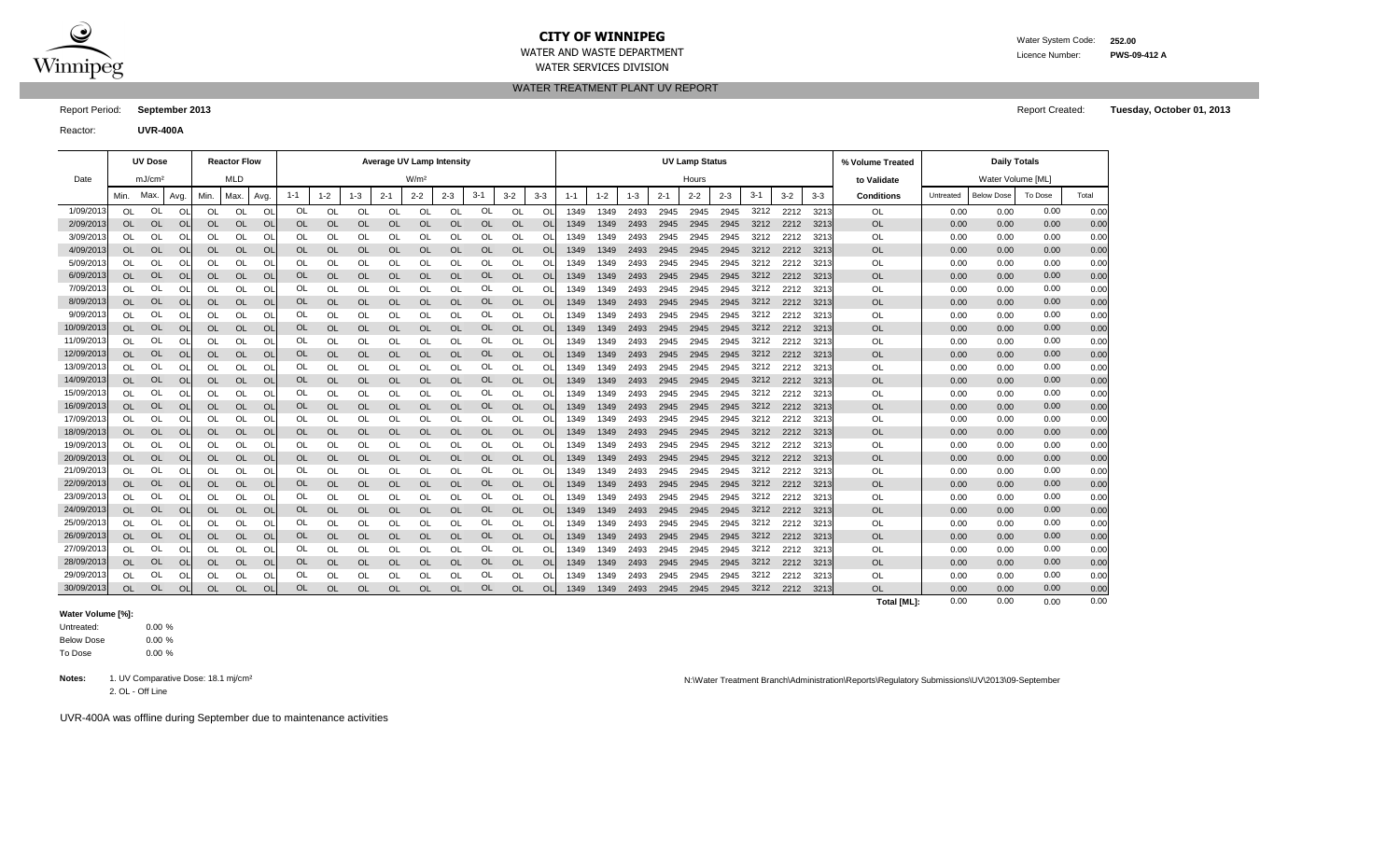

# **CITY OF WINNIPEG** WATER WATER WATER System Code: 252.00

WATER SERVICES DIVISION

WATER AND WASTE DEPARTMENT **EXECUTE A SERVICE SERVICE SERVICE SERVICE OF A SERVICE SERVICE PWS-09-412 A** 

WATER TREATMENT PLANT UV REPORT

Report Period: **September 2013** Report Created: **Tuesday, October 01, 2013**

Reactor: **UVR-500A**

|                          |      | <b>UV Dose</b>     |       |      | <b>Reactor Flow</b> |       |         |         |             |                   | <b>Average UV Lamp Intensity</b> |         |                |           |                |         |                  |         |              | <b>UV Lamp Status</b> |              |              |              |              | % Volume Treated  |              | <b>Daily Totals</b> |                |                |
|--------------------------|------|--------------------|-------|------|---------------------|-------|---------|---------|-------------|-------------------|----------------------------------|---------|----------------|-----------|----------------|---------|------------------|---------|--------------|-----------------------|--------------|--------------|--------------|--------------|-------------------|--------------|---------------------|----------------|----------------|
| Date                     |      | mJ/cm <sup>2</sup> |       |      | <b>MLD</b>          |       |         |         |             |                   | W/m <sup>2</sup>                 |         |                |           |                |         |                  |         |              | Hours                 |              |              |              |              | to Validate       |              | Water Volume [ML]   |                |                |
|                          | Min. | Max.               | Avg.  | Min. | Max.                | Avg.  | $1 - 1$ | $1 - 2$ | $1 - 3$     | $2 - 1$           | $2 - 2$                          | $2 - 3$ | $3-1$          | $3-2$     | $3-3$          | $1 - 1$ | $1 - 2$          | $1 - 3$ | $2 - 1$      | $2 - 2$               | $2 - 3$      | $3-1$        | $3 - 2$      | $3-3$        | <b>Conditions</b> | Untreated    | <b>Below Dose</b>   | To Dose        | Total          |
| 1/09/2013                | 20.8 | 26.9               | 24.2  |      | 41.2 82.7           | 62.1  | 113.1   | 100.1   |             | 267.0 203.3 110.7 |                                  | 106.4   | <b>OL</b>      | OL        | <sup>OL</sup>  | 745     | 745              | 1421    | 830          | 1318                  | 831          | 3418         | 3418         | 3418         | 100.00            | 0.00         | 0.00                | 62.17          | 62.17          |
| 2/09/2013                | 20.5 | 31.0               | 24.4  | 40.8 | 50.9                | 45.2  | 109.5   | 73.4    | 266.3       | 195.3             | 108.0                            | 100.5   | OL             | <b>OL</b> | OL             | 769     | 769              | 1445    | 854          | 1342                  | 855          | 3418         | 3418         | 3418         | 100.00            | 0.00         | 0.00                | 45.19          | 45.19          |
| 3/09/201                 | 20.5 | 27.0               | 24.3  | 40.8 | 66.8                | 55.7  | 112.4   | 89.9    | 264.7       | 200.9             | 108.6                            | 102.3   | OL             | OL        | <sup>O</sup> L | 793     | 793              | 1469    | 878          | 1366                  | 879          | 3418         | 3418         | 3418         | 100.00            | 0.00         | 0.00                | 55.70          | 55.70          |
| 4/09/2013                | 20.8 | 26.8               | -24.2 | 54.6 | 72.5                | 63.6  | 114.6   | 102.3   | 260.8       | 203.9             | 108.5                            | 104.4   | OL             | <b>OL</b> | <b>OL</b>      | 817     | 817              | 1493    | 902          | 1390                  | 903          | 3418         | 3418         | -3418        | 100.00            | 0.00         | 0.00                | 63.50          | 63.50          |
| 5/09/201                 | 20.8 | 26.2               | 24.2  | 58.2 | 72.0                | 65.C  | 117.4   | 104.5   | 263.1       | 206.2             | 109.3                            | 105.5   | OL             | OL        | OL             | 841     | 841              | 1517    | 926          | 1414                  | 927          | 3418         | 3418         | 3418         | 100.00            | 0.00         | 0.00                | 64.65          | 64.65          |
| 6/09/2013                | 20.8 | 26.4               | 24.2  |      | 59.1 71.9           | 65.0  | 118.2   | 104.5   |             | 265.5 205.7 109.4 |                                  | 105.7   | OL             | <b>OL</b> | <b>OL</b>      | 865     | 865              | 1541    | 950          | 1438                  | 951          | 3418         | 3418         | - 3418       | 100.00            | 0.00         | 0.00                | 64.99          | 64.99          |
| 7/09/2013                | 20.9 | 26.9               | 24.   | 57.8 | 72.8                | 65.C  | 113.0   | 104.5   |             | 262.2 202.9       | 107.5                            | 105.1   | OL             | OL        | OL             | 889     | 889              | 1565    | 974          | 1462                  | 975          | 3418         | 3418         | 3418         | 100.00            | 0.00         | 0.00                | 65.02          | 65.02          |
| 8/09/2013                | 20.9 | 27.0               | 24.2  | 52.8 | 72.6                | 61.0  | 112.9   | 98.2    | 264.7       | 202.8             | 106.3                            | 102.2   | OL             | <b>OL</b> | <b>OL</b>      | 913     | 913              | 1589    | 998          | 1486                  | 999          | 3418         | 3418         | 3418         | 100.00            | 0.00         | 0.00                | 61.04          | 61.04          |
| 9/09/2013                | 20.8 | 26.6               | 24.2  | 52.5 | 65.3                | 59.0  | 111.8   | 95.0    | 264.1       | 199.7             | 106.0                            | 100.0   | OL             | OL        | O              | 937     | 937              | 1613    | 1022         | 1510                  | 1023         | 3418         | 3418         | 3418         | 100.00            | 0.00         | 0.00                | 58.97          | 58.97          |
| 10/09/2013               | 20.9 | 26.4               | 24.2  | 53.0 | 65.7                | 59.0  | 110.9   | 95.0    | 269.3       | 199.3             | 105.8                            | 99.9    | <b>OL</b>      | <b>OL</b> | <b>OL</b>      | 961     | 961              | 1637    | 1046         | 1534                  | 1047         | 3418         | 3418         | -3418        | 100.00            | 0.00         | 0.00                | 59.02          | 59.02          |
| 11/09/201                | 20.9 | 26.1               | 24.2  | 52.5 | 65.7                | 59.0  | 110.2   | 95.0    | 278.3       | 198.5             | 105.3                            | 99.9    | OL             | OL        | OL             | 985     | 985              | 1661    | 1070         | 1558                  | 1071         | 3418         | 3418         | 3418         | 100.00            | 0.00         | 0.00                | 58.97          | 58.97          |
| 12/09/2013               | 20.8 | 26.4               | 24.2  | 52.6 | 65.4                | 59.0  | 108.6   | 95.0    | 279.3       | 195.3             | 104.4                            | 98.5    | OL             | <b>OL</b> | <b>OL</b>      | 1009    | 1009             | 1685    | 1094         | 1582                  | 1095         | 3418         | 3418         | - 3418       | 100.00            | 0.00         | 0.00                | 58.99          | 58.99          |
| 13/09/2013               | 20.7 | 26.9               | 24.3  | 48.6 | 64.8                | 56.4  | 107.2   | 90.9    | 267.8       | 191.8             | 102.5                            | 96.0    | OL             | OL        | $\Omega$       | 1033    | 1033             | 1709    | 1118         | 1606                  | 1119         | 3418         | 3418         | 3418         | 100.00            | 0.00         | 0.00                | 56.34          | 56.34          |
| 14/09/2013               | 20.8 | 26.8               | 24.3  | 49.1 | 62.0                | 55.0  | 107.9   | 88.7    | 271.4 193.5 |                   | 103.3                            | 96.6    | OL             | <b>OL</b> | OL             | 1057    | 1057             | 1733    | 1142         | 1630                  | 1143         | 3418         | 3418         | 3418         | 100.00            | 0.00         | 0.00                | 55.01          | 55.01          |
| 15/09/2013               | 20.4 | 27.4               | 24.3  | 41.6 | 63.8                | 51.2  | 108.1   | 82.8    | 275.8       | 194.7             | 103.4                            | 96.9    | OL             | OL        | <sup>O</sup> L | 1081    | 108 <sup>4</sup> | 1757    | 1166         | 1654                  | 1167         | 3418         | 3418         | 3418         | 100.00            | 0.00         | 0.00                | 51.22          | 51.22          |
| 16/09/2013               | 20.6 | 30.3               | 24.4  | 32.7 | 52.7                | 44.0  | 105.6   | 71.4    | 264.8       | 189.1             | 102.9                            | 95.7    | <b>OL</b>      | <b>OL</b> | OL             | 1105    | 1105             | 1781    | 1190         | 1678                  | 1191         | 3418         | 3418         | 3418         | 100.00            | 0.00         | 0.00                | 43.93          | 43.93          |
| 17/09/2013               | 20.7 | 28.5               | 24.4  | 37.9 | 57.7                | 47.4  | 103.6   | 76.9    | 251.3       | 188.1             | 99.4                             | 92.1    | OL             | OL        | OL             | 1129    | 1129             | 1805    | 1214         | 1702                  | 1215         | 3418         | 3418         | 3418         | 100.00            | 0.00         | 0.00                | 47.44          | 47.44          |
| 18/09/2013               | 20.7 | 28.1               | 24.   |      | 43.2 57.2           | 48.5  | 102.4   | 78.6    | 241.6       | 186.3             | 99.7                             | 90.8    | <b>OL</b>      | <b>OL</b> | OL             | 1153    | 1153             | 1829    | 1238         | 1726                  | 1239         | 3418         | 3418         | 3418         | 100.00            | 0.00         | 0.00                | 48.56          | 48.56          |
| 19/09/201                | 0.0  | 38.7               | 23.7  | 0.0  | 81.3                | 46.9  | 89.4    | 67.7    | 227.7       | 160.5             | 97.8                             | 95.5    | 81.7           | 39.7      | 22.            | 1155    | 1155             | 1831    | 1240         | 1728                  | 1241         | 3419         | 3419         | 3418         | 97.77             | 0.02         | 0.07                | 3.81           | 3.90           |
| 20/09/2013               | 20.5 | 103.2              | 24.5  | 0.0  | 85.0                | 82.8  | 114.2   | 83.9    | 306.4       | 214.8             | 109.7                            | 109.3   | 191.4          | 121.1     | 133.           | 1164    | 1164             | 1839    | 1249         | 1737                  | 1249         | 3428         | 3427         | 3427         | 100.00            | 0.00         | 0.00                | 28.91          | 28.91          |
| 21/09/201                | 19.9 | 25.6               | 24.2  | 80.8 | 86.9                | 83.8  | 87.2    | 85.2    | 158.8       | 161.2             | 87.1                             | 85.3    | 242.2          | 85.8      | 95.            | 1188    | 1188             | 1863    | 1273         | 176'                  | 1273         | 3452         | 3451         | 3451         | 100.00            | 0.00         | 0.00                | 83.81          | 83.81          |
| 22/09/2013               | 20.2 | 24.8               | 24.2  | 81.6 | 86.4                | 84.2  | 85.7    | 85.6    | 100.8       | 152.8             | 85.7                             | 85.6    | 240.4          | 85.7      | 91.3           | 1212    | 1212             | 1887    | 1297         | 1785                  | 1297         | 3476         | 3475         | 3475         | 100.00            | 0.00         | 0.00                | 84.21          | 84.21          |
| 23/09/2013               | 20.1 | 24.8               | -24.2 | 75.2 | 86.0                | 83.7  | 85.2    | 85.0    | 85.3        | 146.2             | 85.4                             | 85.1    | 239.7          | 85.2      | 88.            | 1236    | 1236             | 1911    | 1321         | 1809                  | 1321         | 3500         | 3499         | 3499         | 100.00            | 0.00         | 0.00                | 83.67          | 83.67          |
| 24/09/2013               | 20.2 | 24.9               | 24.2  | 81.9 | 86.0                | - 84. | 85.6    | 85.4    | 85.6        | 146.8             | 85.5                             | 85.5    | 238.2          | 85.6      | 88.            | 1260    | 1260             | 1935    | 1345         | 1833                  | 1345         | 3524         | 3523         | 3523         | 100.00            | 0.00         | 0.00                | 84.04          | 84.04          |
| 25/09/201                | 20.1 | 24.9               | 24.2  | 73.7 | 86.0                | 80.C  | 81.7    | 81.5    | 81.6        | 147.4             | 84.0                             | 81.6    | 240.8          | 82.7      | 91.4           | 1284    | 1284             | 1959    | 1369         | 1857                  | 1369         | 3548         | 3547         | 3547         | 100.00            | 0.00         | 0.00                | 80.04          | 80.04          |
| 26/09/2013               | 20.6 | 25.7               | 24.3  | 73.5 | 77.1                | 75.5  | 77.1    | 76.9    | 77.0        | 149.1             | 83.0                             | 77.1    | 244.6          | 86.3      | 94.6           | 1308    | 1308             | 1983    | 1393         | 1881                  | 1393         | 3572         | 3571         | 3571         | 100.00            | 0.00         | 0.00                | 75.45          | 75.45          |
| 27/09/2013               | 20.6 | 25.5               | 24.3  | 58.4 | 78.6                | - 74. | 77.3    | 76.2    | 76.4        | 159.0             | 86.7                             | 76.3    | 246.5          | 100.6     | 104.4          | 1332    | 1332             | 2007    | 1417         | 1905                  | 1417         | 3596         | 3595         | 3595         | 100.00            | 0.00         | 0.00                | 74.70          | 74.70          |
| 28/09/2013               | 20.6 | 26.4               | 24.3  | 74.3 | 79.0                | 76.8  | 78.5    | 78.3    | 78.4        | 164.1             | 87.8                             | 78.5    | 246.8          | 103.8     | 110.6          | 1356    | 1356             | 2031    | 1441         | 1929                  | 1441         | 3620         | 3619         | 3619         | 100.00            | 0.00         | 0.00                | 76.81          | 76.81          |
| 29/09/2013<br>30/09/2013 | 20.3 | 24.9<br>25.0       | 24.3  | 73.9 | 77.8                | 76.0  | 78.0    | 77.5    | 77.5        | 166.7             | 88.9                             | 77.6    | 248.4<br>249.1 | 105.5     | 113.           | 1380    | 1380             | 2055    | 1465<br>1489 | 1953<br>1977          | 1465<br>1489 | 3644<br>3668 | 3643<br>3667 | 3643<br>3667 | 100.00<br>100.00  | 0.00<br>0.00 | 0.00<br>0.00        | 75.98<br>73.23 | 75.98<br>73.23 |
|                          | 20.6 |                    | 24.3  | 71.0 | 77.6                | 73.2  | 79.1    | 74.8    | 74.9        | 171.2             | 89.3                             | 74.9    |                | 107.3     | 115.7          | 1404    | 1404             | 2079    |              |                       |              |              |              |              | Total [ML]:       | 0.02         | 0.07                | 1845.39        | 1845.46        |

#### **Water Volume [%]:**

0.00 % 0.00 % 100.00 % To Dose Below Dose Untreated:

N:\Water Treatment Branch\Administration\Reports\Regulatory Submissions\UV\2013\09-September

2. OL - Off Line